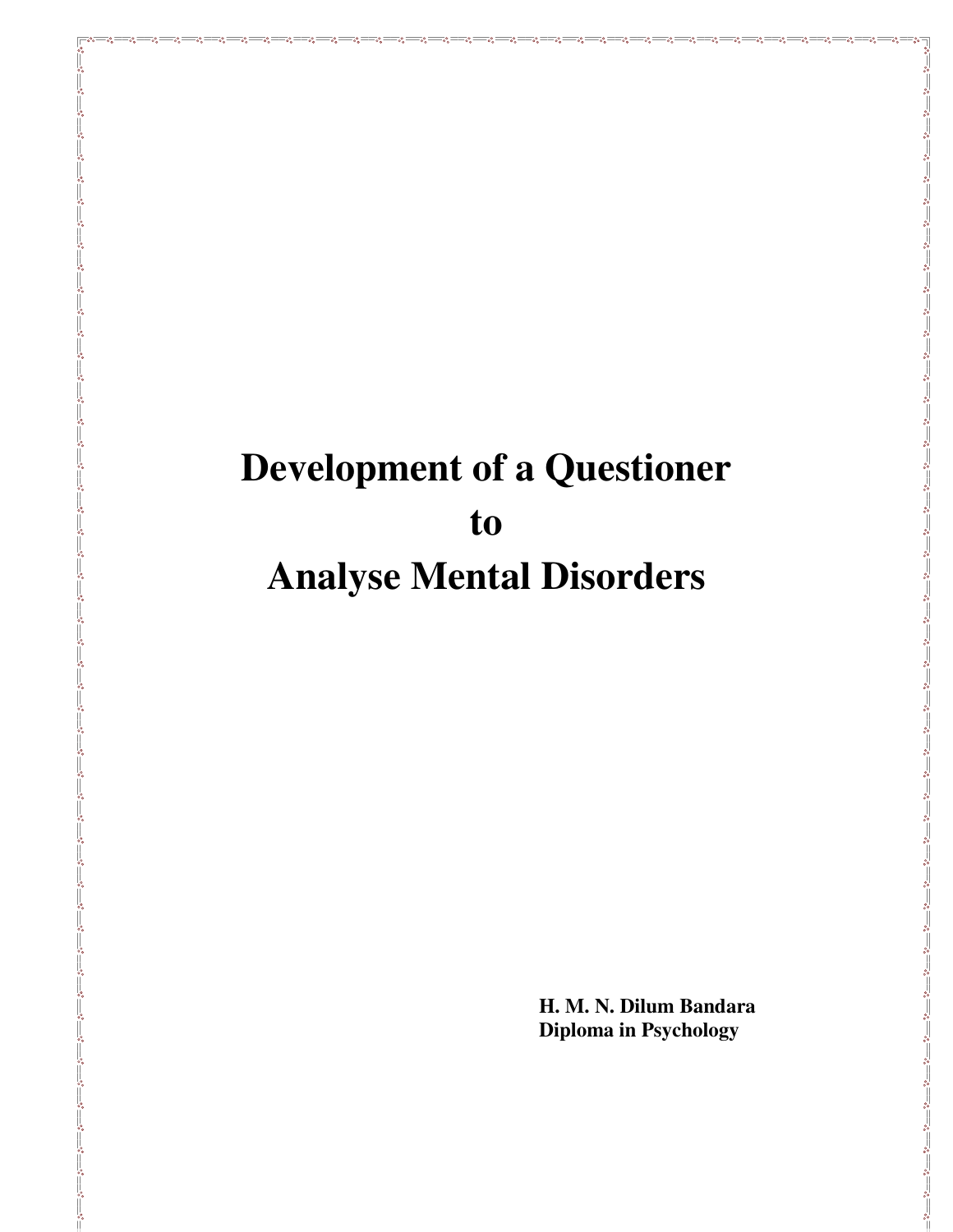# **Table of Contents**

| 1 – Introduction                                      | 1  |
|-------------------------------------------------------|----|
| 1.1 Objective                                         | 1  |
| 1.2 Rest of the Report                                | 1  |
| 2 – Questionnaire                                     | 3  |
| 3 – Determining Pathological Conditions               | 7  |
| 4 – Discussion                                        | 11 |
| <b>Annex - Mental Disorders</b>                       | 12 |
| 5.1 Introduction                                      | 12 |
| 5.2 Types of Disorders                                | 12 |
| 5.2.1 Disorders of Infancy, Childhood and Adolescence | 13 |
| 5.2.2 Mood Disorders                                  | 14 |
| 5.2.3 Anxiety Disorders                               | 15 |
| 5.2.4 Dissociative and Somatoform Disorders           | 16 |
| 5.2.5 Sexual and Gender Identity Disorders            | 18 |
| 5.2.6 Personality Disorders                           | 19 |
| 5.2.7 Schizophrenia                                   | 20 |
| 5.2.8 Substances Related Disorders                    | 21 |
| <b>References</b>                                     | 22 |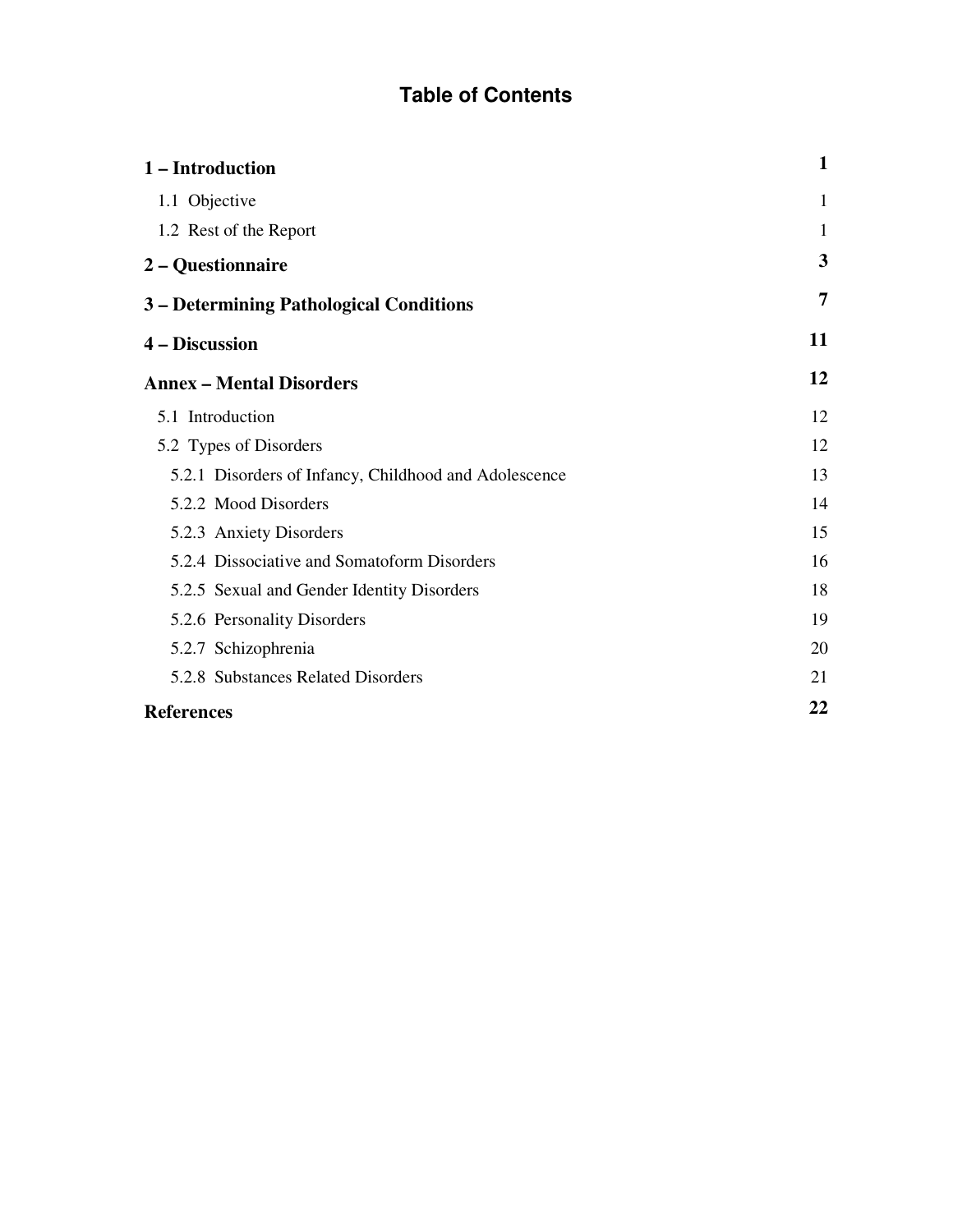# **1 – Introduction**

Pathological mental conditions, abnormal behaviour or mental disorders have the same meaning. Mental disorders are influenced both by the biological factors and psychological factors. It depends on several factors such as the society and the culture that a person lives in and the time of an action and what leads to that action.

Sociocultural factors play an important role in mental disorders and it has been found that social variables such as poverty, unemployment, inferior education, prejudice and cultural traditions tend to influence such disorders.

It has also been found that (in diathesis stress model) individuals show varying degree of vulnerability because of the genetic factors, early traumatic experiences and specific personality traits.

On the other hand some of the symptoms are common for several mental disorders.

Considering all above factors, correctly identifying whether a patent is having any abnormal behaviour or not and if so, determining the type of abnormal behaviour he/she is having is a complicated task.

# **1.1 Objective**

The objective is to develop a questioner that can be used as a diagnosis tool to assess and identify any mental disorders in individuals of a mixed population (with different; age levels, genders, environments, social and cultural factors).

#### *Note:*

This questioner focuses mostly on identifying and classifying individuals in to broader categories of mental disorders. This does not try to pin point and identify what is the exact disorder an individual is experiencing. For such analysis larger number of specific questions is needed and physical or medial tests may also need to be conducted.

# **1.2 Rest of the Report**

Chapter 2 lists set of questions that can be used to gather relevant information from an individual which will be useful in diagnosing any major mental disorders. Next chapter describes how the questions given in chapter 2 can be used to identify different pathological conditions based on the responses given by the patent. Chapter 4 which is the discussion analyse the success or the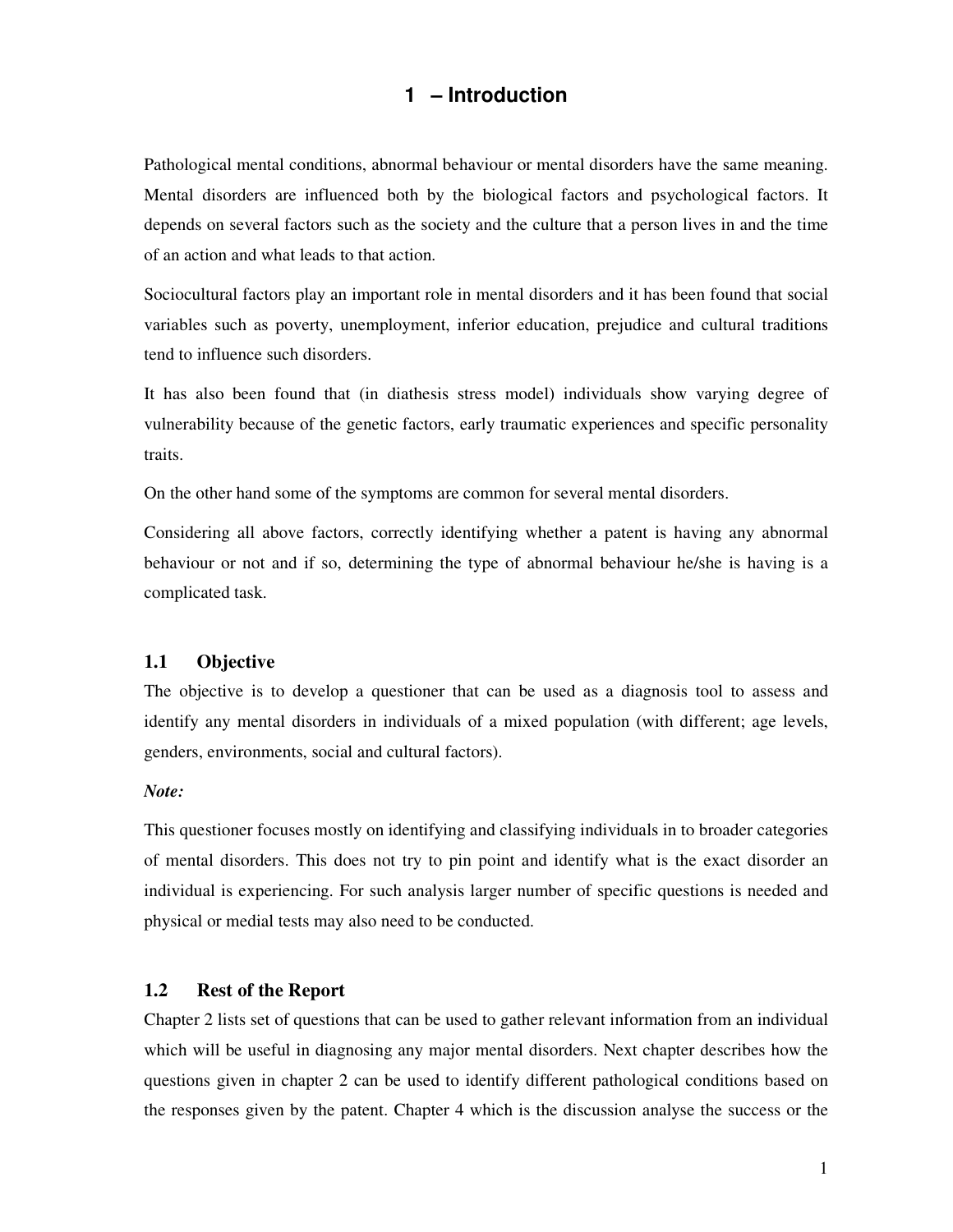failure of the given tool (i.e. questions) and how it can be further improved. Annex  $- A$  is an introduction on mental disorders and their categories.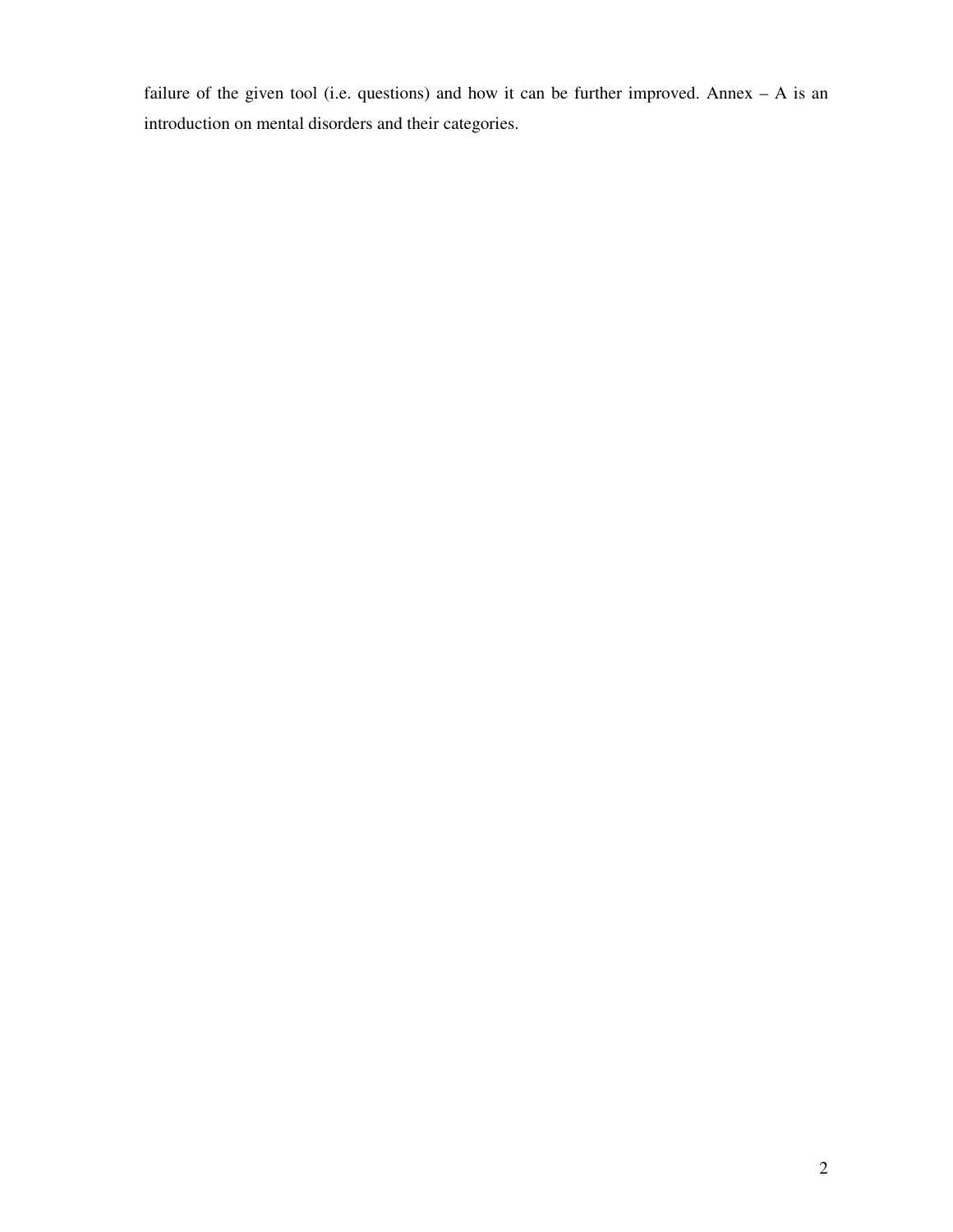# **2 – Questionnaire**

Flowing questions can be used to diagnose whether a patent is experiencing any mental disorders. These questions are written in a style that, the patent is expressing him/her self rather than asking direct questions using worlds such as why, why did you, when, where, etc.

1. My gender is:

| (a) Male | (b) Female |
|----------|------------|
|----------|------------|

2. My age is between:

(a)  $1 - 15$  years (b) 16-30 years (c) 30 to 55 years (d) Above 55

- 3. The environment that I spend my child hood was:
	- (a) highly unsupportive (include poverty, large family size, hazardous environment, noisy, etc.)
	- (b) unsupportive
	- (c) moderate (i.e. things were just ok)
	- (d) supportive
	- (e) highly supportive (include good family support, social relationships, friendly, open minded, etc.)
- 4. In my childhood I had repeated conflicts with my parents, teachers or other adults.
	- (a) All the time (b) Sometimes (c) Rarely (d) Never
- 5. I feel that I am overweight/underweight?
	- (a) Strongly agree (b) Agree (c) Not concerned (d) Disagree (e) Strongly Disagree
- 6. My weight is  $\qquad \qquad$  Kilograms.
- 7. My height is \_\_\_\_\_\_\_\_\_\_\_\_\_\_\_ meters.
- 8. I find it harder to eat.
	- (a) Strongly agree (b) Agree (c) Disagree (d) Strongly disagree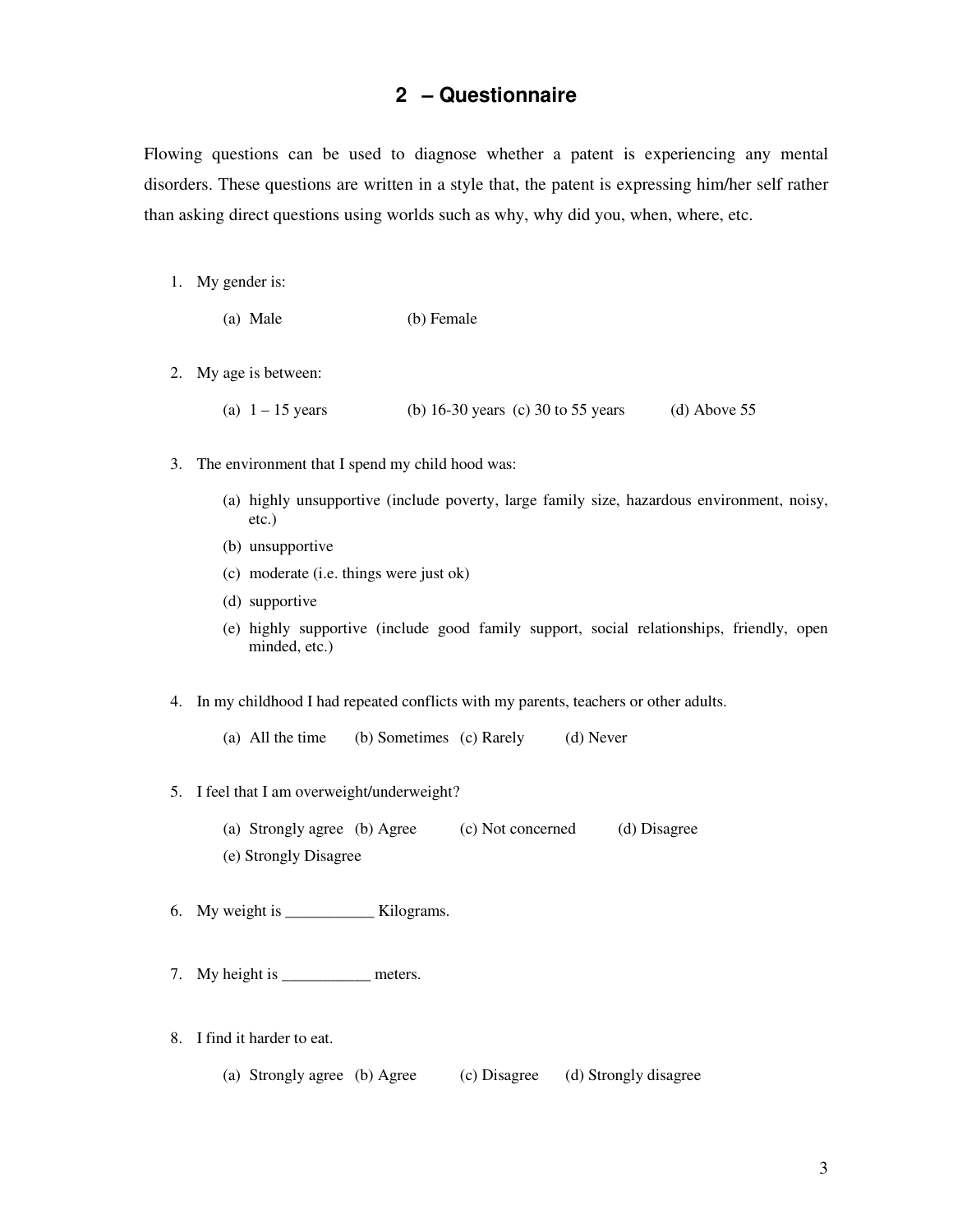|  | 9. I feel unhappy.                        |                                                                         |                                     |                                        |                                                                                                 |
|--|-------------------------------------------|-------------------------------------------------------------------------|-------------------------------------|----------------------------------------|-------------------------------------------------------------------------------------------------|
|  |                                           | (a) All the time (b) Some times (c) Rarely (d) Never                    |                                     |                                        |                                                                                                 |
|  |                                           |                                                                         |                                     |                                        |                                                                                                 |
|  |                                           | 10. I don't enjoy talking to people, eating, involved in sports, etc.   |                                     |                                        |                                                                                                 |
|  |                                           | (a) Strongly agree (b) Agree (c) Disagree                               |                                     | (d) Strongly disagree                  |                                                                                                 |
|  |                                           |                                                                         |                                     |                                        |                                                                                                 |
|  | 11. My body weight has?                   |                                                                         |                                     |                                        |                                                                                                 |
|  |                                           | (a) Heavily increased (b) Increased (c) Not changed                     |                                     |                                        |                                                                                                 |
|  | (d) Decreased                             |                                                                         | (e) Heavily decreased               |                                        |                                                                                                 |
|  |                                           |                                                                         |                                     |                                        |                                                                                                 |
|  | 12. I have problems in sleeping.          |                                                                         |                                     |                                        |                                                                                                 |
|  |                                           | (a) Strongly agree (b) Agree (c) Disagree                               |                                     | (d) Strongly disagree                  |                                                                                                 |
|  |                                           | 13. I have recurrent thoughts of death or suicide.                      |                                     |                                        |                                                                                                 |
|  |                                           |                                                                         |                                     |                                        |                                                                                                 |
|  |                                           | (a) Strongly agree (b) Agree (c) Disagree                               |                                     | (d) Strongly disagree                  |                                                                                                 |
|  | 14. I always feel negative about my self. |                                                                         |                                     |                                        |                                                                                                 |
|  |                                           |                                                                         |                                     |                                        |                                                                                                 |
|  |                                           | (a) Strongly agree (b) Agree (c) Disagree (d) Strongly disagree         |                                     |                                        |                                                                                                 |
|  |                                           |                                                                         |                                     |                                        | 15. I have feeling(s) of "I have lived enough", "I am worthless", "Others don't welcome me", "I |
|  |                                           | should get my self killed" or "wish some natural force would kill me"   |                                     |                                        |                                                                                                 |
|  | (a) All the time                          |                                                                         | (b) Some times (c) Rarely (d) Never |                                        |                                                                                                 |
|  |                                           |                                                                         |                                     |                                        |                                                                                                 |
|  |                                           | 16. I have experiencing above problems (question 9 to 15) for the last: |                                     |                                        |                                                                                                 |
|  | $(a)$ 24 hours                            | $(b)$ 7 Days                                                            | $(c)$ 2 Weeks                       | (d) Month                              | (e) More than a month                                                                           |
|  |                                           |                                                                         |                                     |                                        |                                                                                                 |
|  |                                           | 17. I feel really happy at times and suddenly I feel really unhappy.    |                                     |                                        |                                                                                                 |
|  | (a) Strongly agree (b) Agree              |                                                                         | (c) Disagree                        | (d) Strongly disagree                  |                                                                                                 |
|  |                                           |                                                                         |                                     |                                        |                                                                                                 |
|  | 18. I tend to speak:                      |                                                                         |                                     |                                        |                                                                                                 |
|  | (a) Very fast                             | $(b)$ Fast                                                              |                                     | (c) Normal rate (d) Very slow (e) Slow |                                                                                                 |

19. I always think or feel only about the negative side of things.

(a) Strongly agree (b) Agree (c) Disagree (d) Strongly disagree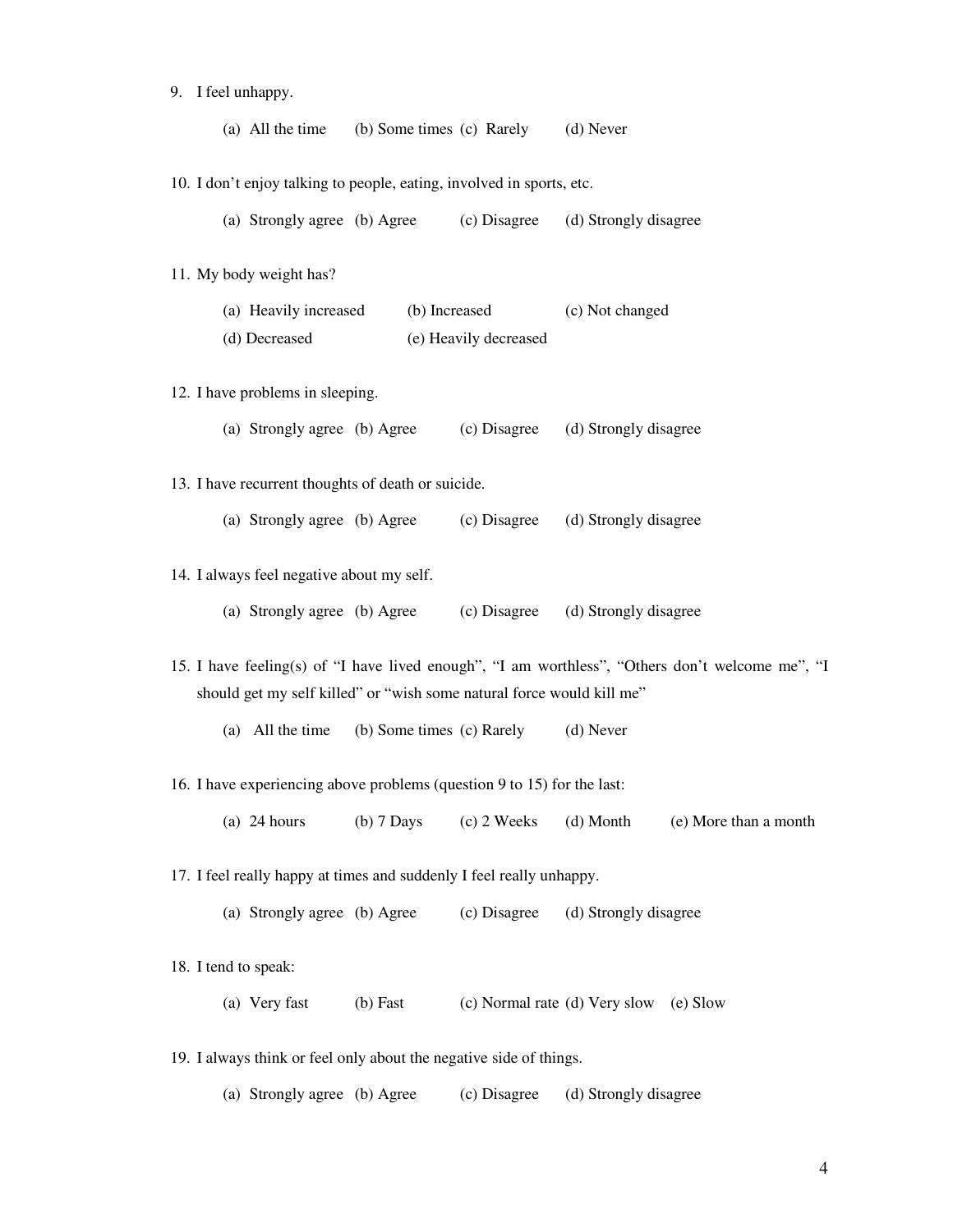- 20. I feel like I am going to die very soon?
	- (a) Strongly agree (b) Agree (c) Disagree (d) Strongly disagree
- 21. I am afraid of heights, deep water, darkness, thundering, public speaking, meeting and talking to people, spiders, cockroaches, rats, etc.
	- (a) Strongly agree (b) Agree (c) Disagree (d) Strongly disagree
- 22. I feel good and comfortable most of the time but suddenly I tend to feel that I am over sweating, getting dizzy, tremble, loosing my control, feel that I am dying, etc.
	- (a) Strongly agree (b) Agree (c) Disagree (d) Strongly disagree
- 23. I fear that I may get a disease or an illness very soon.
	- (a) Strongly agree (b) Agree (c) Disagree (d) Strongly disagree
- 24. I tend to repeat actions such as washing my hand, clearing my room/kitchen, mobbing the floor with detergents, etc
	- (a) Very frequently (b) Frequently (c) Occasionally (d) Never
- 25. I have experienced catastrophic events like tsunami, flooding, hurricanes, earthquakes, bomb blasts, war, etc.
	- (a) Many a time (b) Few times (c) Once in my life (d) Never
- 26. I see nightmares or destructing dreams related to the traumatic event that I have experienced and I suddenly wake up in the middle of the night.
	- (a) Very frequently (b) Frequently (c) Occasionally (d) Never
- 27. I you remember every major event in my life.
	- (a) Strongly agree (b) Agree (c) Disagree (d) Strongly disagree
- 28. Sometimes I feel I am not the person I am, I feel I am some one else.
	- (a) All the time (b) Some times (c) Very rarely (c) Never
- 29. I visit the doctor and/or have medical checkups.
	- (a) Very frequently (b) Frequently (c) Occasionally (d) Never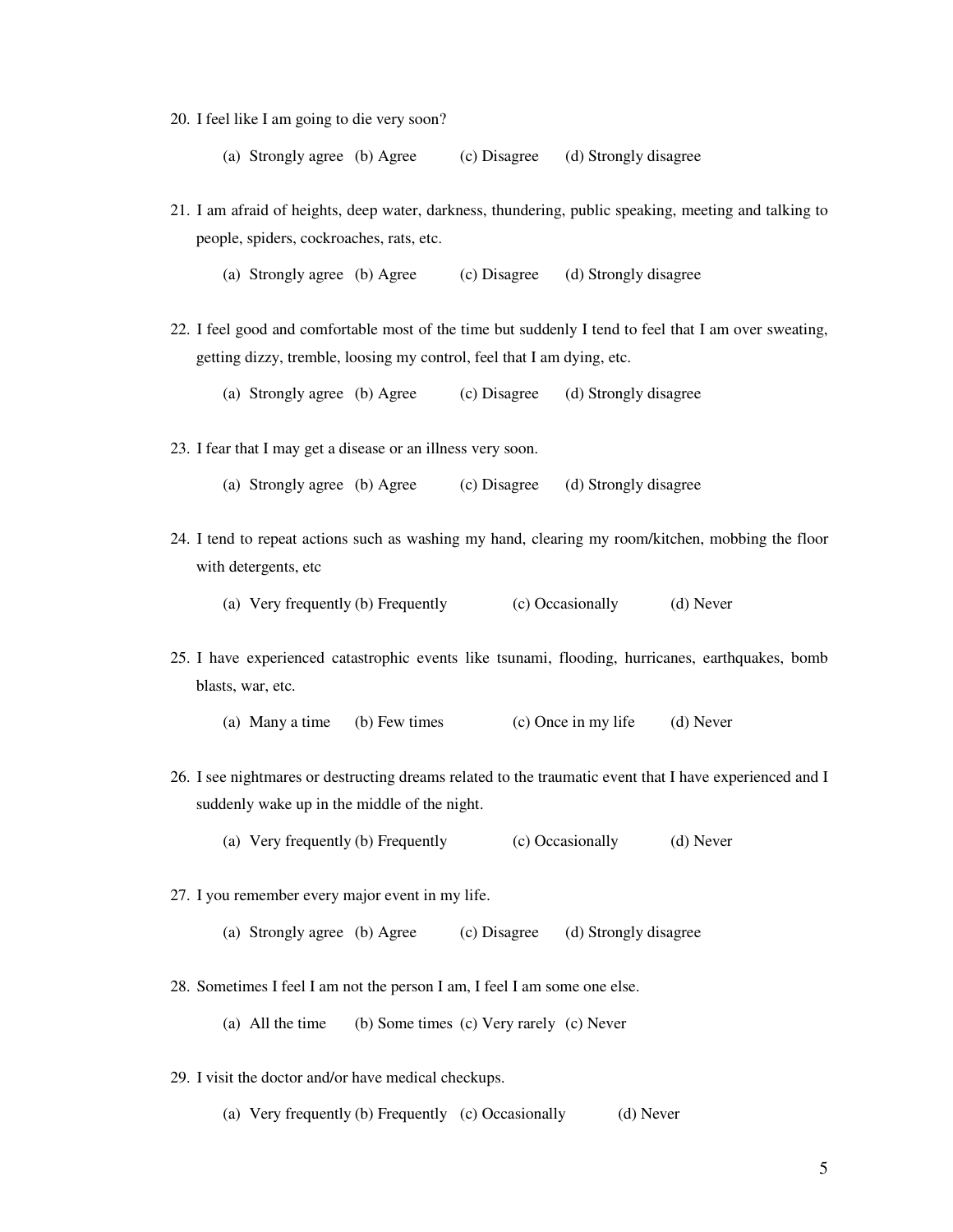30. My sexual desires and/or arousal is:

(a) Really High (b) High (c) Moderate (d) Low (e) Inert

31. I have disturbances in the ability to attain orgasms and/or disturbance related to pain during sexual relations.

(a) Very frequently (b) Frequently (c) Occasionally (d) Never

32. I find it harder or impossible to get arousal without the presence of an object or some specific action.

(a) Very frequently (b) Frequently (c) Occasionally (d) Never

- 33. I admire, feel comfortable or get arousal while I am in the attire of the other gender.
	- (a) Very frequently (b) Frequently (c) Occasionally (d) Never
- 34. I feel uncomfortable with my gender and have a feeling that I may be belonging to the opposite gender.

(a) Very frequently (b) Frequently (c) Occasionally (d) Never

35. I feel others are out to get me, deceive me trying to take advantage of me.

- (a) Very frequently (b) Frequently (c) Occasionally (d) Never
- 36. I don't care about others and I really enjoy being lonely.
	- (a) Highly agree (b) Agree (c) Don't know (d) Disagree (e) Highly disagree
- 37. I hear voices or see things which others say that are not there.
	- (a) Very frequently (b) Frequently (c) Occasionally (d) Never
- 38. I smoke, take alcohol or drugs:
	- (a) Very frequently (b) Frequently (c) Occasionally (d) Never
- 39. If find it harder to get rid of smoking, taking alcohol or drugs.
	- (a) Highly agree (b) Agree (c) Disagree (d) Highly disagree
- 40. I do smoke, drink alcohol or take drugs in a:

| (a) Higher but specific amount | (b) Higher but specific amount (c) In a haphazard |  |  |
|--------------------------------|---------------------------------------------------|--|--|
| manner (high $&$ low)          | (d) Never                                         |  |  |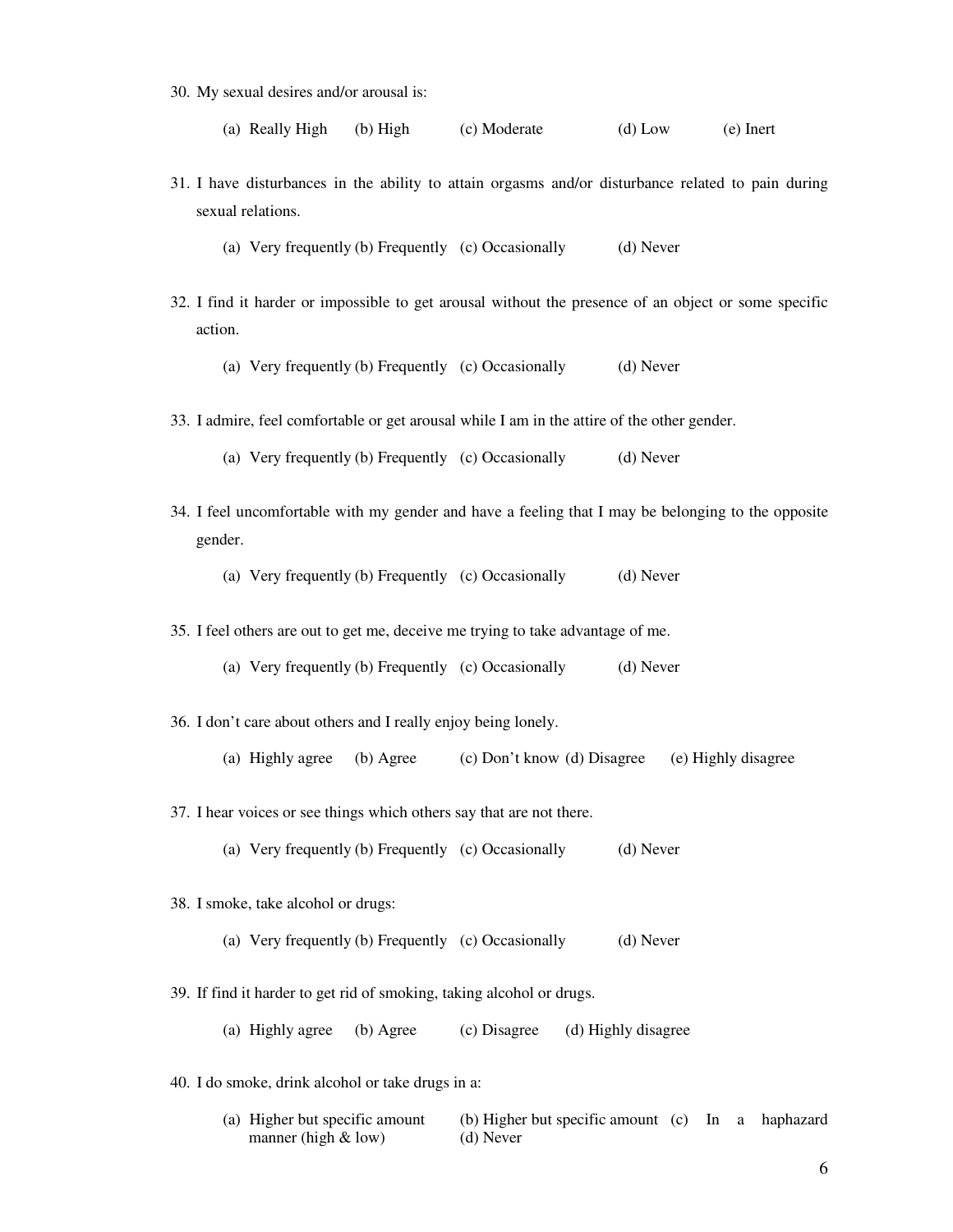# **3 – Determining Pathological Conditions**

This chapter describes how it is possible to determine the mental disorder(s) that a patent is experiencing based on the answers given to the questions in chapter 2.

## **Questions 1 and 2**

It is important to determine the gender and age of the person who is experiencing any abnormal behaviour. Because certain abnormalities are more common to a specific gender (e.g. depression is more common among females than males, refer section 5.4.2) and some of them starts at specific age (e.g. somatization disorder tends to initiate before thirty years of age).

# **Question 3**

Question tries to analyse the influence of the environment in patent's current behaviour. If the environment is highly unsupportive there is a higher possibility that he/she may develop one or more disorders related to infancy, childhood and adolescence (refer section 5.2.1). The possibility of such disorders gradually reduces with answers (b) to (d) and if the family environment highly supportive such disorders should be very rare.

## **Question 4**

This questions analysis the childhood experiences of a person. If the person had repeated conflicts with parents, teachers and other adults in his/her childhood, it is an indication of having poor control of his/her own emotions (see section 5.2.1). Children having such behaviour have problems in getting along with others and these can lead to more serious problems such as conduct disorders later in life. If the answer is (c) and (d) then the possibility of having any disruptive behaviour is less.

# **Questions 5 to 8**

These questions analyses the possibility of any eating disorders. Individuals who feel (answers (a) and (b)) either they are overweight or underweight should check it against the Body Mass Index (BMI). BMI is the ratio between weight in Kilograms and height in meters. Table 3.1 lists the BMI categories.

$$
BMI = \frac{Weight(Kg)}{Height(m)}
$$

Some individuals may feel they are overweight although they are under or normal weight and may get involved in activities to further reduce the weight. Such beliefs can lead to disorders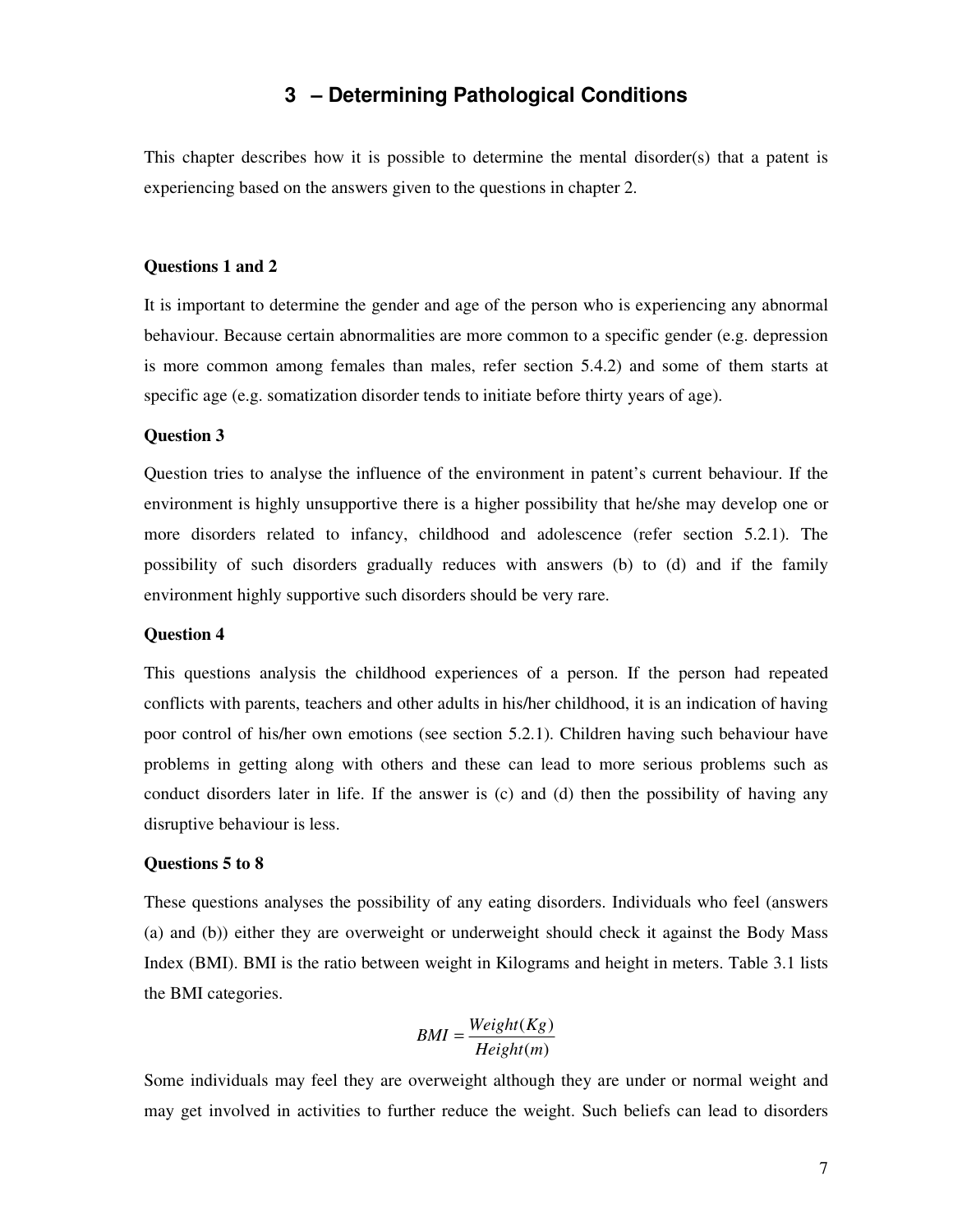such as anorexia nervosa and bulimia nervosa. Individuals who fear about their weight may find it harder to eat.

| BMI           | Category               |
|---------------|------------------------|
| 18.5 or less  | Underweight            |
| $18.5 - 24.9$ | Normal                 |
| $25.0 - 29.9$ | Overweight             |
| $30.0 - 34.9$ | Obese                  |
| $35.0 - 39.9$ | Obese                  |
| 40 or greater | <b>Extremely Obese</b> |

Table 3.1 – Body Mass Index

# **Questions 9 to 18**

Question 9 to 18 tries to diagnose whether the patent is having any mood disorders. If someone continuously feels unhappy and find it is not interesting to talk to people, eat or involve in sports, having recurrent thoughts of suicide, etc. could be experiencing depression (refer section 5.2.2). And if those feelings or problems continues for a period of 2 weeks or more that person may be experiencing a major depressive episode. If the patent is a female who is experiencing these feelings or problems she has a much higher probability of having depression.

Question 17 tries to determine whether the person is experiencing and rapid swings in mood. If the answers for questions 17 and 18 is either (a) or (b) then there is a higher possibility that the person is experiencing a bipolar disorder.

# **Questions 19 to 26**

These questions try to analyse whether the patent is having any form of anxiety disorders. The questions are focused on identifying different anxiety disorders such as phobias, panic disorders, obsessive compulsive disorders and PTSD (refer section 5.2.3).

If a person continuously persists that something unpleasant would happen or continues to have negative feelings there is a higher tendency that he/she may be experiencing some form of anxiety disorder (if answers for question 19 and 20 is either (a) or (b)). If the patent is having irrational and intense fear of objects such as spiders and rats or events such as speaking in public or talking to people, he/she may be experiencing phobia. And if such problems are mostly related to the social events then he/she is having social phobia.

Question 22 focuses on the panic disorders. If the answer to this question is either 'Strongly agree' or 'Agree' the patent may be experiencing sudden change of confidence or control which is a symptom of panic disorder.

When a person fears that he/she may get infected by a disease he/she tends to be over causes and may get involved in actions such as washing hands over and over to prevent getting infected by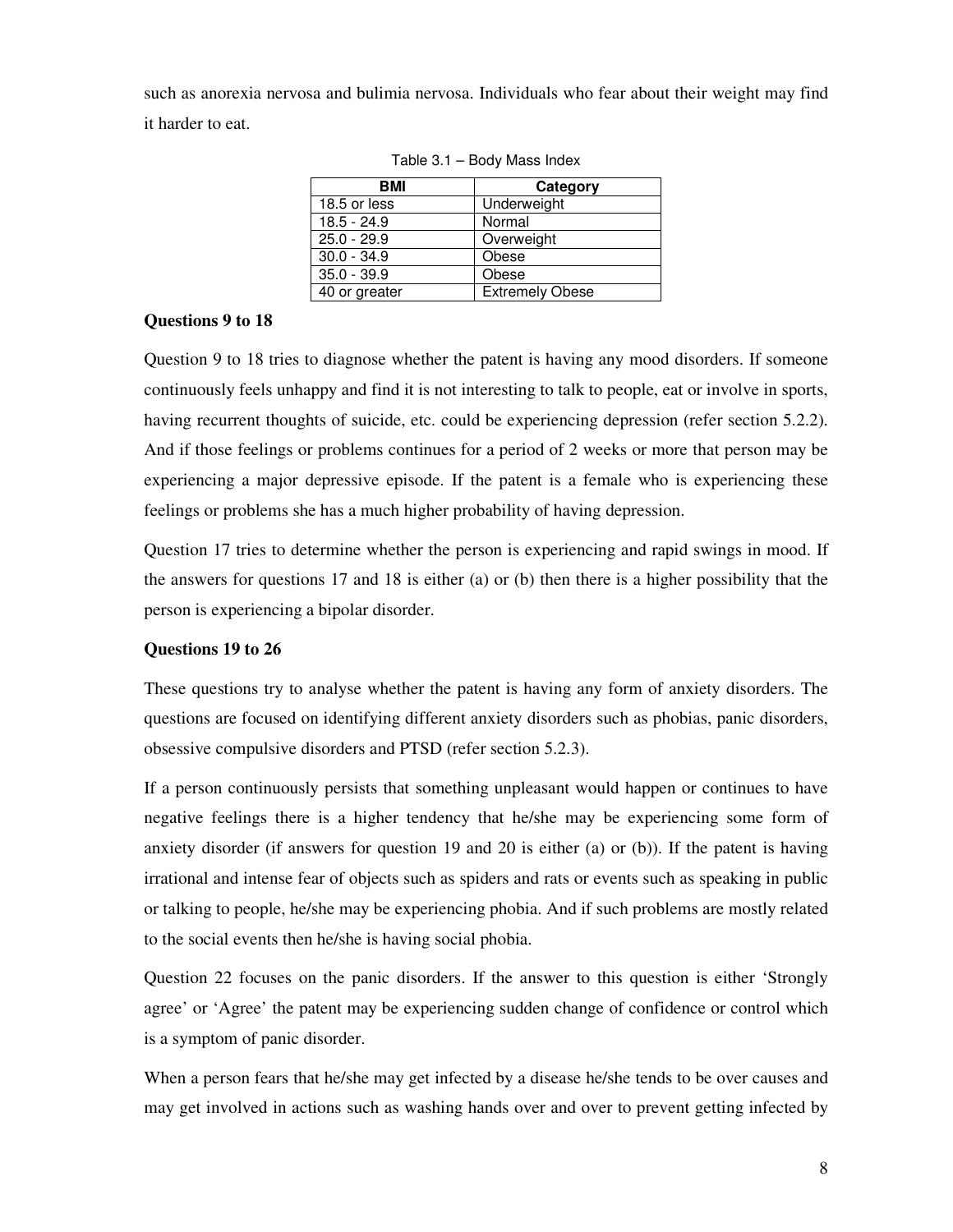diseases (just to feel more comfortable). Such abnormal behaviours are categorised as obsessive compulsive disorders. Questions 23 and 24 focuses on the presence of such behaviours and if the patent is admitting that he/she is having such thoughts and frequently engage in such compulsive actions he/she may be experiencing obsessive compulsive disorder. A patent having hypochondriasis may also have a strong fear of having an illness or disease. Therefore selecting (a) or (b) (i.e. 'Strongly agree' or 'Agree') as answers to question 23 may also be an indication of hypochondriasis.

Question 25 and 26 focuses on the post traumatic stress disorder (PTDS). If the patent had experienced a traumatic event such a tsunami or a bomb blast and if he/she starts re-experiencing it in dreams or feelings it could result in PTSD. However every individual who had experienced a traumatic event will not develop PTSD therefore answer to question 25 should not be taken in isolation it should be correlated with question 26. If answers to both questions are either (a) or (b) there is a higher probability that the patent is experiencing PTSD.

# **Questions 27 to 29**

Questions 27 to 29 try to analyse the potential for having any dissociative and somatoform disorders (section 5.2.4) in the patent. No one is expected to remember each and every events in their life however certain individuals suddenly experience loss of memory that does not have a medical condition or other medical disorder. In certain causes they may completely forget their entire past.

If the patent selects answer (a) to question 27 the patent may be experiencing dissociate amnesia and if the answer for question 28 is either (a) or (b) then he/she may be experiencing dissociative fugue or dissociative identity disorder. People who have frequent medical checkups and visits to doctors without a real reason to do so may be experiencing some form of Munchausen's syndrome (question 29).

# **Question 30 to 34**

Sexual and gender identity disorders (refer section 5.2.5) are analysed by questions 30 to 34. If the sexual desire of the patent is either 'Extremely high' or 'Inert' (question 30) he/she may be experiencing some form of a sexual disorder. However if such sexual desires are 'Inert' and/or the patent is having disturbances in the ability to attain orgasms or have pain during sexual relations (question 31) he/she may be experiencing sexual desire disorder which is a form of sexual dysfunctions.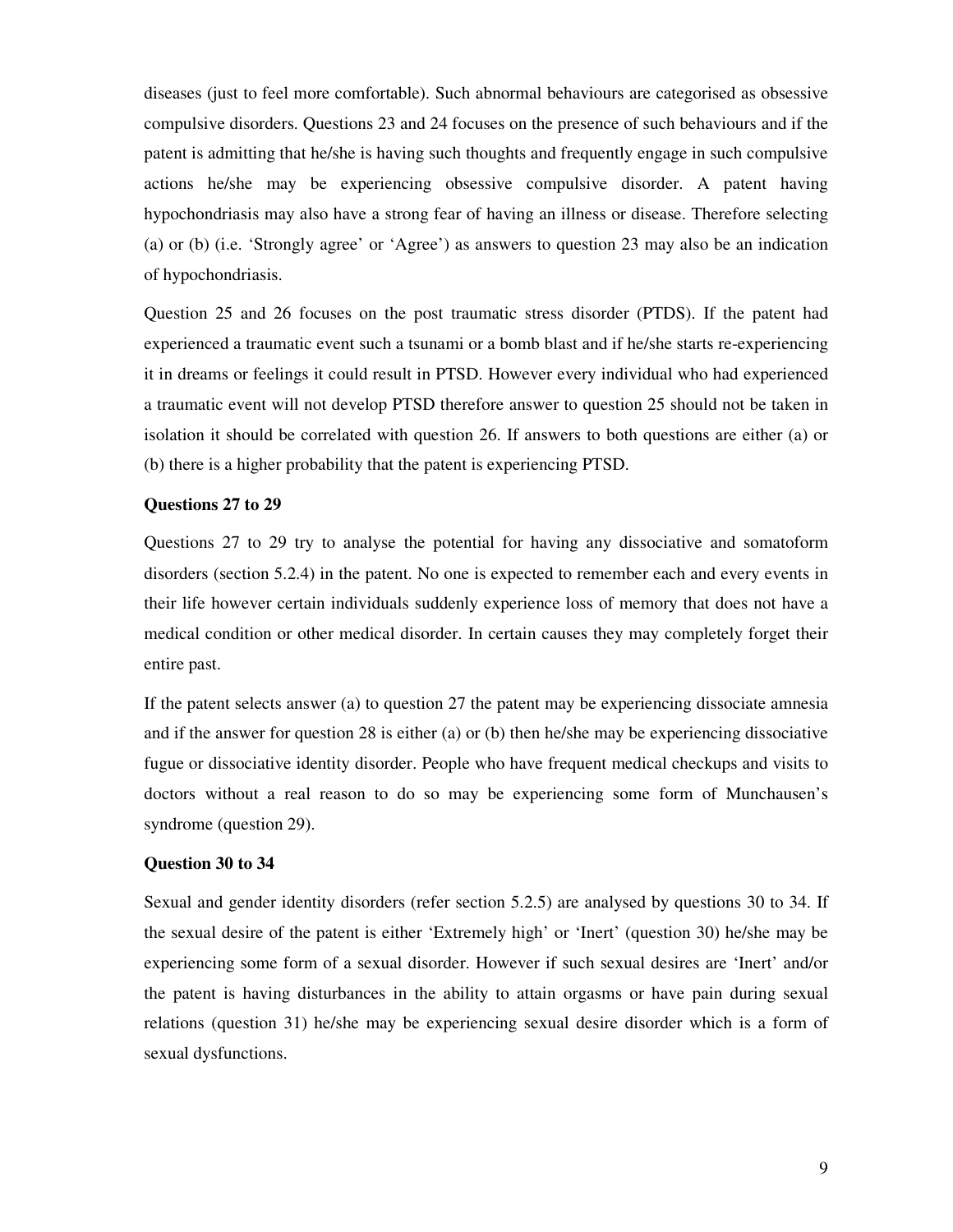If the patent finds it hard or impossible to get arousal without the presence of an object(s) such pornographic material or some specific action such as sadism or masochism and if the frequency of such behaviour is high (question 32) he/she may be experiencing Paraphilias.

Questions 33 and 34 focuses on gender identify disorders. If a person enjoys being in the attire of the other gender he/she can be experiencing a form of gender identity disordered called crossdressing. However most people crossdress either because it is fun or because of the arousal that they gain by doing it. Therefore we need to look at the frequency of such actions in determining whether the patent is actually experiencing a disorder. If the patent enjoys crossdress and continues to have thoughts of becoming a member of the other gender or feels he/she is trapped in the wrong body he/she is having a higher tendency to become a transgender or transitive.

### **Question 35 to 36**

These questions try to analyse some of the personality disorders (refer section 5.2.6). If an individual frequently feels that others are out to get or trying to take advantage of him/her, he/she may be experience a form of personality disorder called paranoid personality disorder. People who do not care about others, insensitive to others feelings, lacking basic social skills and/or like to enjoy being lonely may be experiencing either schizoid personality disorder or schizotypal personality disorder.

# **Question 37**

Schizophrenia (refer section 5.2.6) is a complex disorder which may include a cluster of disorders. Hallucination is a form of disorder where an individual hear voices or see things which are not there. If the answer to question 37 is 'Highly agree' there is a higher possibility he/she may be experiencing Hallucination.

## **Questions 38 to 40**

Last three questions are directed towards diagnosing whether the patent is having any form of substances related disorders (refer section 5.2.5). If the patent smokes, take alcohol or drugs and finds it extremely harder to get rid of it (questions 38 and 39) and experiences impaired day to day functionality then, he/she may be experiencing substance induced disorder. If the use of substances is done in haphazard manner there is a higher possibility of experiencing another substances related disorder called substance abuse.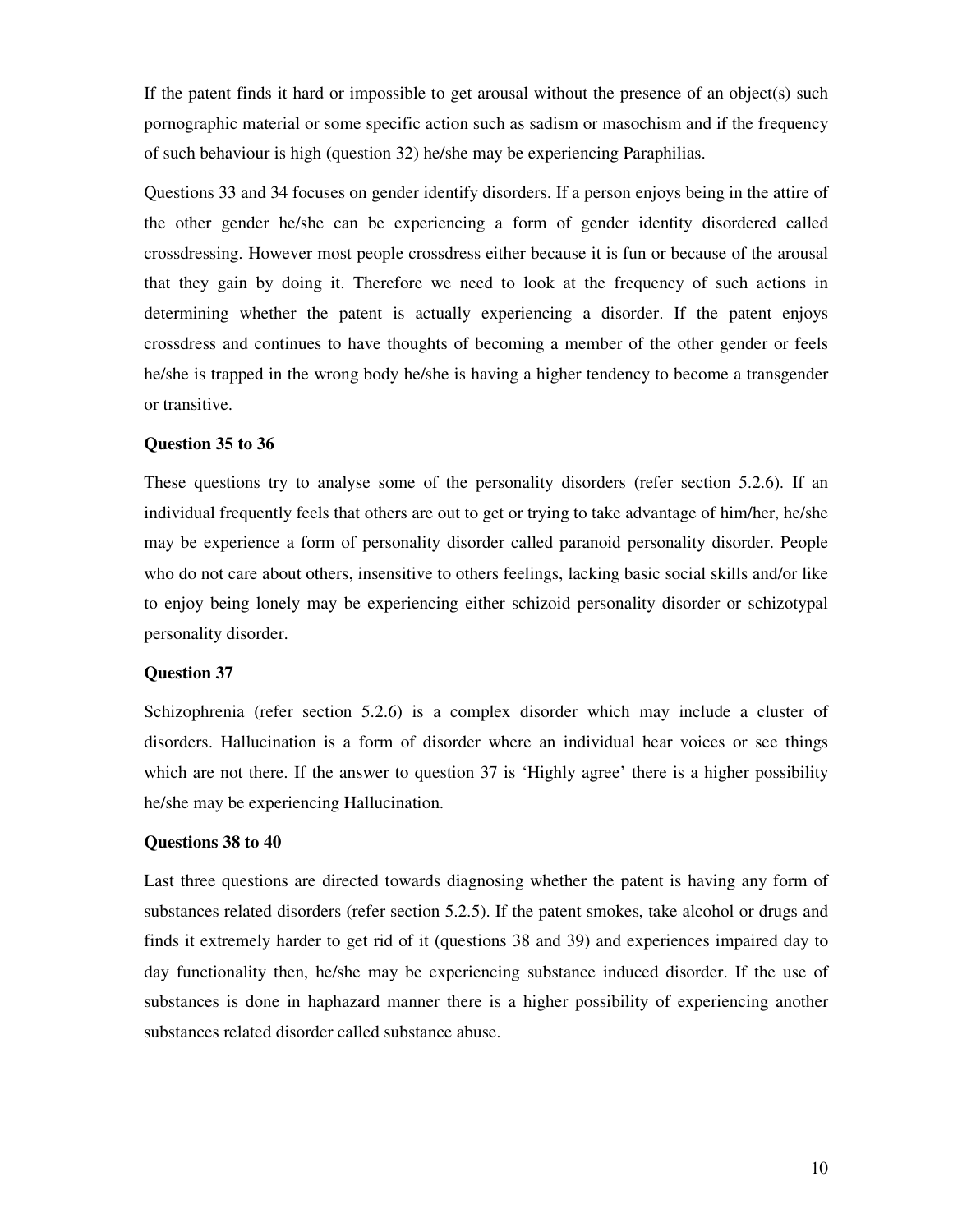# **4 – Discussion**

The questions given in chapter 2 and the diagnosing strategies given in chapter 3 can be used to determine whether an individual is experiencing any form of mental disorder. These questions are directed towards determining disorders in an abstract form rather than determining the exact disorder. It only tries to determine whether the patent is showing any common symptoms that are specific to a particular disorder.

The advantage of this approach is the patent would find it easier to understand the questions and it does not consume much time or any resources.

The biggest drawback of this questioner is, it cannot pin point and determine whether the patent is really having such a disorder(s) and if so, what it really is (i.e. not the sub categories). In order to perform a highly accurate prediction further but specific questions are needed. And in certain causes the diagnosis may also need to perform certain physical or medical tests.

On the other hand an even the best questioner cannot be used to determine each and every mental disorder because these are related to the behaviours of individuals. Certain behaviours of an individual will not be visible to him/her self. It would be the other who would judge whether the individual is having any abnormal behaviour (i.e. behaviours that goes beyond or below the norms). This is specifically true for personality disorders such as borderline personality disorders, histrionic personality disorder and antisocial personality disorder because symptoms of these are seam by external observes (i.e. by the society) not by the individual it self. Schizophrenia is another example where the patent may have serious problems in adjusting to the demands of reality. The patent may see or hear things that are not there. Unless someone else tells it to him/her, he/she want realise the difference between what is perceives and what the world really is. This could leads to lot of conflicts as well.

In summary the questions given in chapter 2 can be used as a general (i.e. in broader terms) diagnose tool to deterring any abnormal behaviour that a person is experiencing. However if it is to be used as a professional tool it needs improvements such as addition of more and more but specific questions.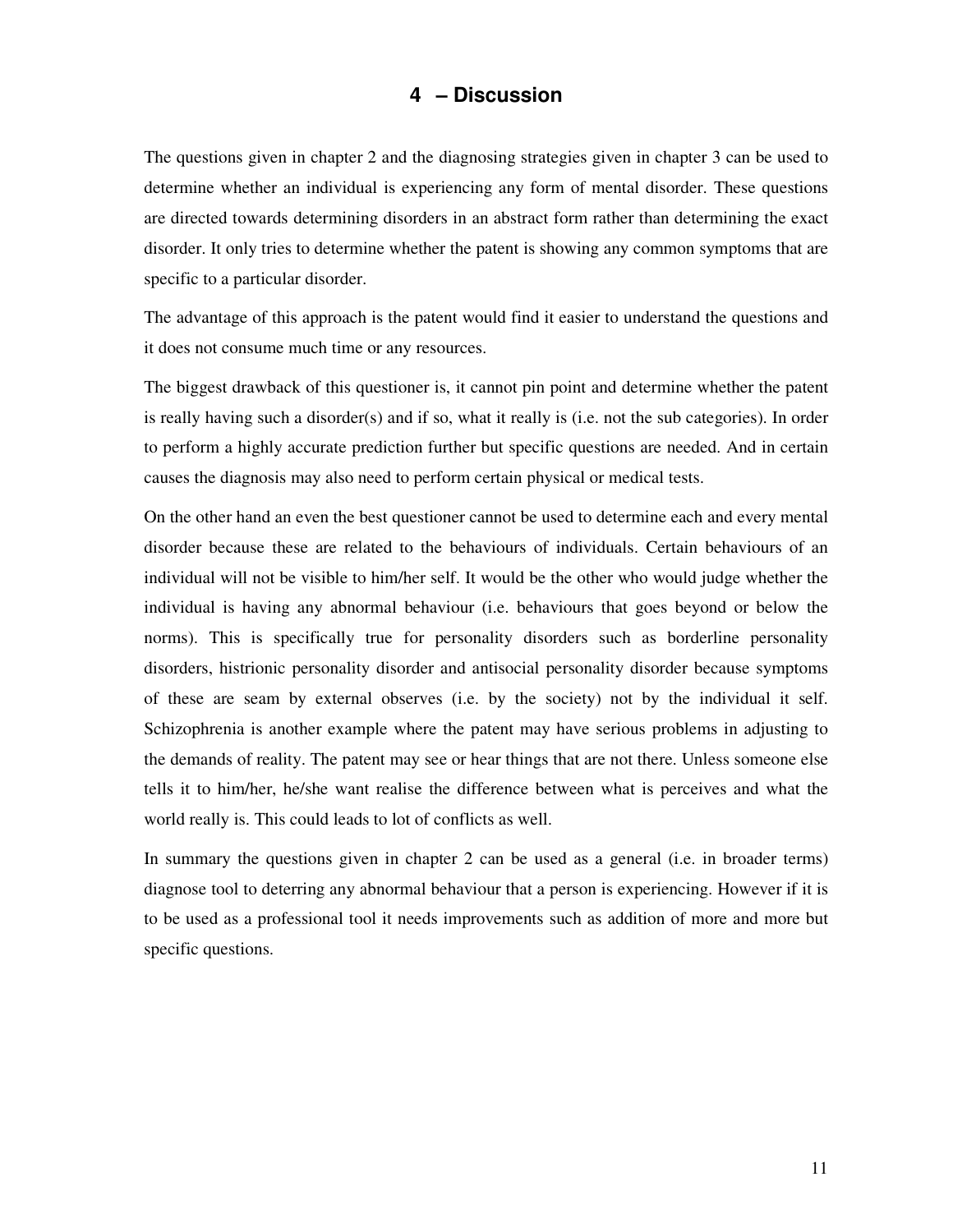# **5 – Annex Mental Disorders**

# **5.1 Introduction**

The terms *mental disorders*, *abnormal behaviour*, *mental illness* and *psychopathology* has the same meaning. However identifying whether a given behaviour is normal or abnormal is not an easy thing. It depends on several factors such as the society and the culture that a person lives in and the time of an action and what leads to that action.

The concept of abnormal behaviour has gone through many revisions over several centuries in different societies. Initially it was considered to be act of God or Devil. People who showed such unusual behaviour was kept away form rest of the society (e.g.: in prison or in an island dedicated for such people) and in extreme cases they were exterminated. Later with the ideas of Hippocrates, such unusual behaviour was considered to be natural than super natural. They were considered to be caused due to physiological disorders such as brain damage. In 1793 Philippe Pinel, a French physician, unchanged his patents arguing that they would perform much better if they were treated in a kinder manner. These leads to understanding where people realised unusual behaviour is also characterised by physiological factors.

In general terms, mental disorders involve set of behaviours that are considered to be unusual or atypical and which lead to negative feelings or reactions that usually generate distress. These are also considered to be *maladaptive* (i.e. where an individual's ability to function normally and to cope with day to day life events becomes harder or impossible). A more specific definition would be:

*Mental disorders are disturbances of an individual's behavioural or psychological functioning that are not culturally expected and that leads to psychological distress, behavioural disability and/or impaired overall functioning* (Nietzel et al., 1998).

# **5.2 Types of Disorders**

Determining whether a person is really having a mental disorder or not, and determining the type of disorder is a difficult task. In order to identify such situations the psychologists might go through set of steps which includes; gather information on kind of problem(s) that the patent is experiencing, conditions in the patents life, responses to various psychological tests and so on. These information gathering steps which are expected to provide accurate diagnosis is known as *assessment*. Diagnosis is a crucial step, because identifying the problem often determines what the psychologist should do.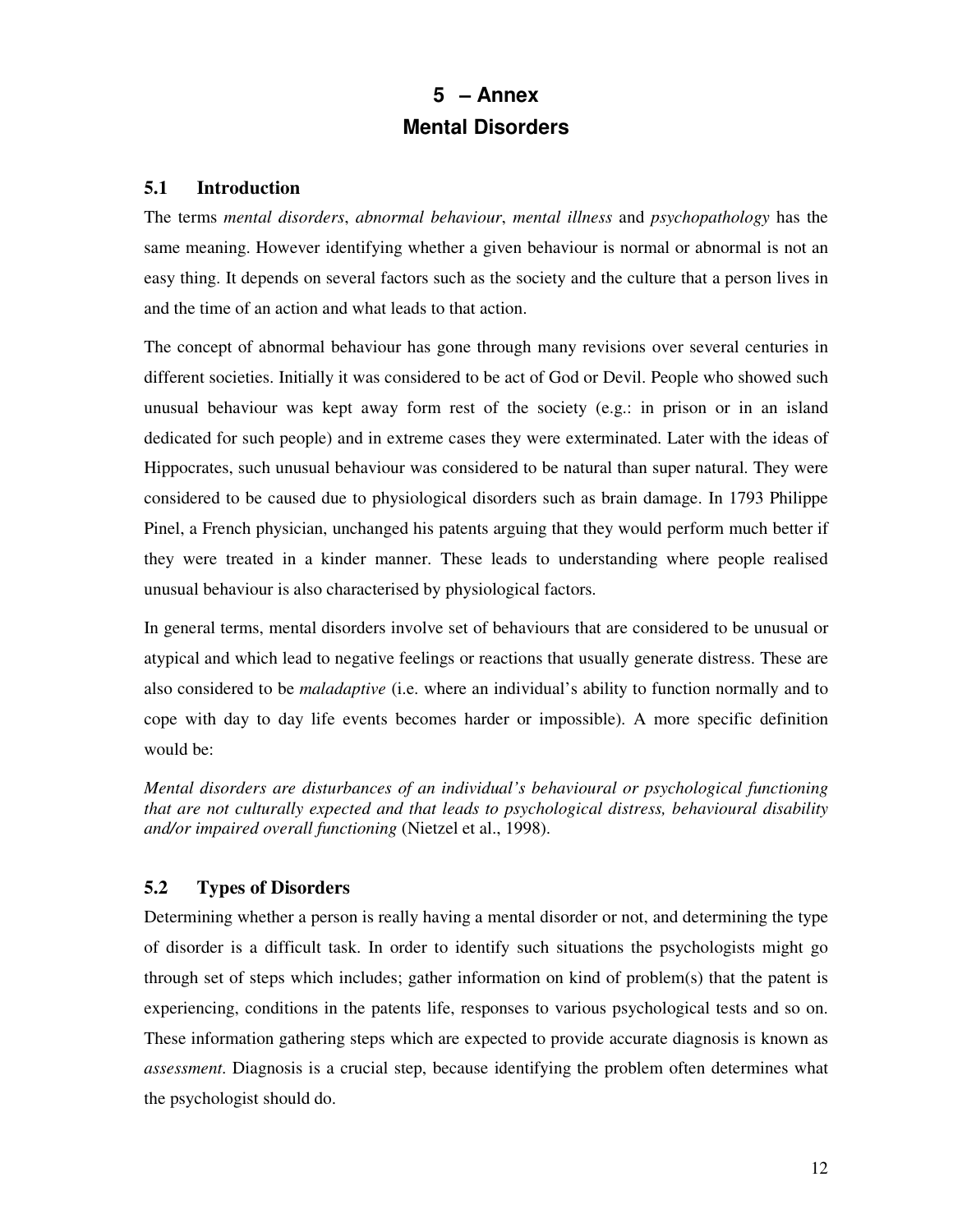In order to perform an accurate diagnosis psychologists and other mental health professionals have agreed on a system which describes and classifies mental disorders. Several different systems for classifying mental disorders exist. The Diagnosis and Statistical Manual of Mental Disorders – IV (DSM-IV) is the most widely used system which was published by the American Psychiatric Association. The DSM-IV describes over hundred specific disorders and following set of sections describes some of the major categories in DSM-IV.

# **5.2.1 Disorders of Infancy, Childhood and Adolescence**

Most of the problems that people experience as adults are often visible much earlier in life. Problems and difficulties experienced during childhood or adolescence can play an important role in the immergence of the various disorders during adulthood. Many childhood problems can be broadly categorised as *Externalising problems* and *Internalising problems* (Baron, 2005). Externalising problems are disruptive behaviours that are often nuisance to others such as aggression, impulsivity and inattention. When children are having problems related to desired behaviour such as interacting with peers and problems in expressing their wishes to other it belongs to the category of internalising problems.

# **Disruptive Behaviours**

Childhood mental disorders involving poor control of impulses, conflicts with other children and adults, and in extreme cases, more serious forms of antisocial behaviour are classified as disruptive behaviour (Baron, 2005). This is one of the most common problems among children. Disruptive behaviour can be divided in another two categories namely; *oppositional defiant disorder* and *conduct disorder*. Oppositional defiant disorder involves pattern of behaviour where children have poor control of their emotions or have repeated conflicts with parents, teachers or others adults. Children showing such problems have problems in getting along with others and these can lead to more serious problems in later life. One such problem is conduct disorder which starts when children are quite young. Conduct disorder can involve more serious antisocial behaviours.

It has been found that biological factors also play a role in disruptive behaviour. Boys tend to show such problems much more often than girls, a pattern that suggests the influence of sex related hormones. Disruptive behaviour is also involves psychological factors such as insecure attachment to their parents and often live in negative environments that may involve poverty, large family size, etc.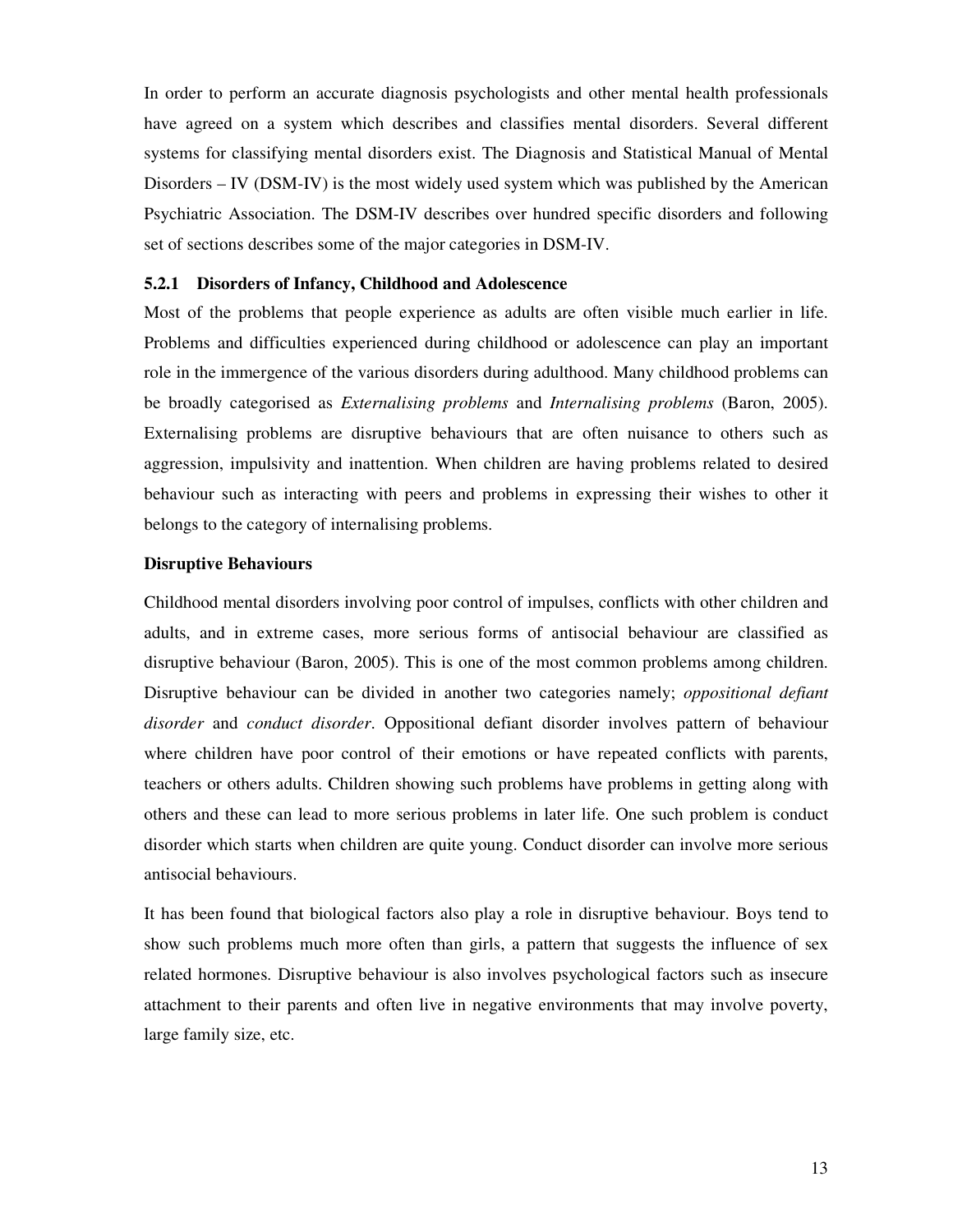# **Attention Deficit/Hyperactivity Disorder (ADHD)**

ADHD is a disorder where children simply cannot pay attention, show hyperactive or impulsivity, or show both of these symptoms. ADHD is not a problem that get reduces with the age and it can be seen when the child becomes an adult.

# **Feeding and Eating Disorders**

Feeding and eating disorders involve disturbances in eating behaviour that involves maladaptive and unhealthy efforts to control body weight. Such disorders are common specially among females where the society thinks that slim figure is more attractive. Eating disorders can be categorised as *anorexia nervosa* and *bulimia nervosa*. Anorexia nervosa is an eating disorder involving intense fear of gaining weight coupled with refusal to maintain normal body weight. An eating disorder in which individuals engage in recurrent episodes of spree eating followed by some form of removal is called the bulimia nervosa.

# **Pervasive Developmental Disorders**

Pervasive Developmental Disorders involve life long impairments in mental or physical functioning. *Autistic disorder* is such an example where such children seam to be preoccupied with themselves and live in almost private lives. Such children find it really hard to interact with the society and tend to avoid eye contacts, peer relationships and even have poor language skills.

# **5.2.2 Mood Disorders**

People experience changes in mood in day to day life, in one moment they will be really happy and in the next moment they will be really down. Consider a situation where spectators are watching a Cricket match. If their team is scoring well they will be really happy and will continue beating drums and dancing for hours however, if suddenly few wickets fell down they will be really upset and you would probably hear a pin drop. Such swing in mood is moderate for most of us and will last only a few hours, however they are people who go to extreme ends (either to extreme happiness or sadness) and such mood changes are prolong. Their highs are extremely higher and their lows are extremely lower and they spend longer time in these states than an ordinary person.

# **Depression Disorder**

Depression is a mood disorder where individuals experience extreme unhappiness, lack of energy and several related symptoms (Baron, 2005). A person suffering from depressing first experience a profound unhappiness and they experience it most of the time. Then they realise they have lost the interest in all the usual pleasure of life such as; talking to people, eating, sports, sex, etc. A person experiencing depression can also experience a significant weight loss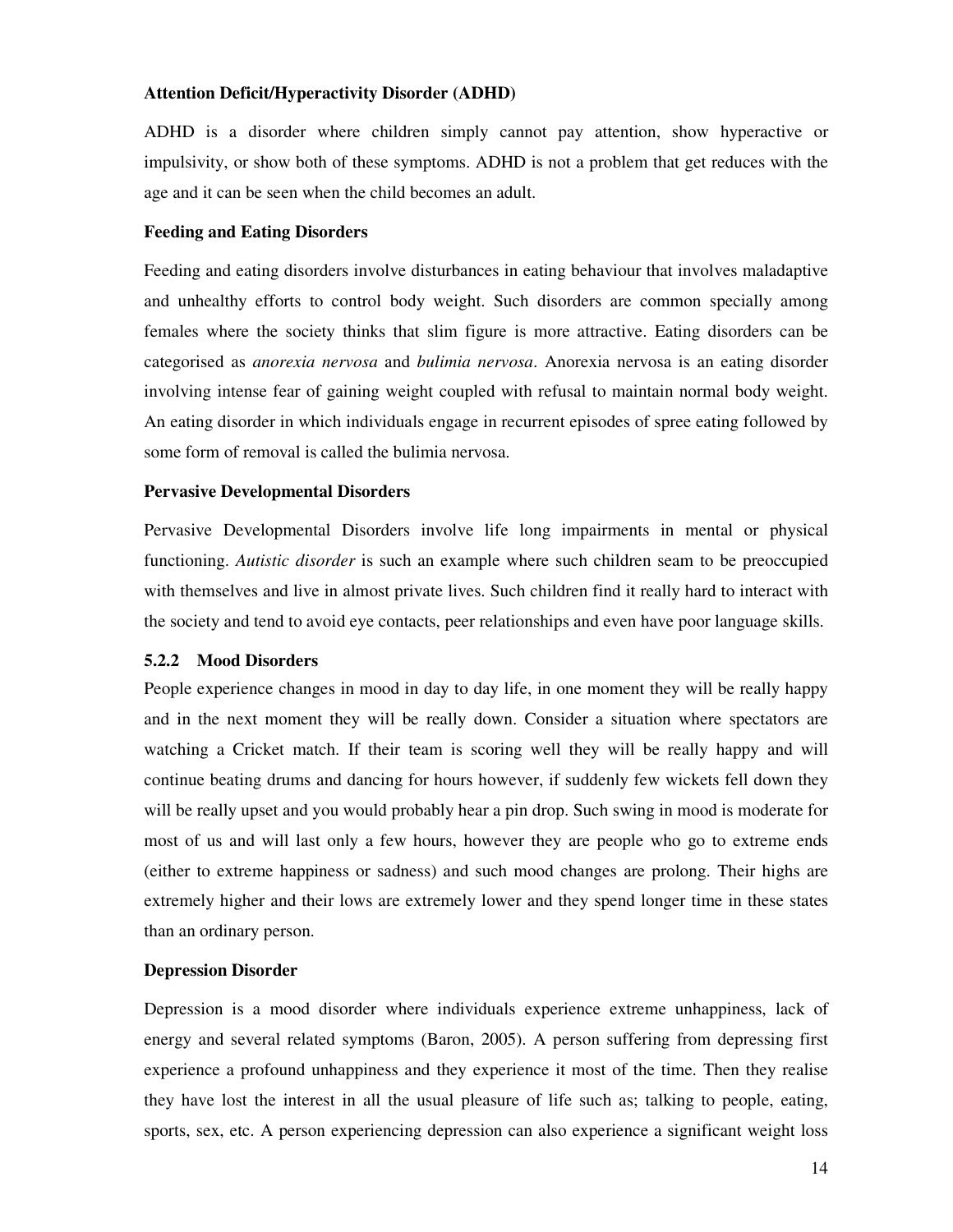of gain. They may also feel fatigue, insomnia (sleeplessness), worthlessness and may have recurrent thoughts of death or suicide. A person experiencing five or more of these symptoms at once during a period of two weeks is said to be undergoing a *major depressive episode*.

Depression is a common disorder and it is mostly seen in women than men (Kessler et al., 1994). This is mainly due to the factors such as; females traditionally having lower status, power and income than males, they must be more careful about their own safety and having higher potential of sexual harassments, etc.

# **Bipolar Disorders**

Bipolar depression is a mood disorder where individuals experience very wide swing in mood, from deep depression to wild elation. They move over varying periods of time, between deep depression and an emotional state known as *mania*, in which there are extremely excited, energetic and elated. During the manic periods such people speaks rapidly, show sharp decreased need for sleep, jump from one idea or activity to another and excessive involvement in pleasurable activities which may includes activities which are highly harmful.

# **Suicide**

Hopelessness, despair and negatives views about oneself could even lead to suicide (i.e. voluntary taking one's own life). Suicide attempts by males are higher as well as they have a higher success rate because they tend to use no-fail methods such as jumping from a high places, guns and hanging. Women tends to use more simple tactics such as overdose of a drug, poison, etc (Kaplan & Sadock, 1991).

# **5.2.3 Anxiety Disorders**

People experience anxiety at different times in their lives which is a diffuse or vague concern that something unpleasant will soon occur. If such feelings becomes intense and persist for a long period of time it can leads to another form of disorder called *anxiety disorders*. Anxiety disorder is a psychological disorder that take several different forms, but which are all related to a generalised feelings of anxiety.

# **Phobias**

Most people experiences some fear for spiders, heights, flooding, buzzing sound of an insect, etc. When such fears become excessive they tend to cause intense emotional distress and interfere significantly with the day to day activities. Such irrational and intense fear of objects and events is called phobia. The *social phobia* is the most common phobia where people feel that they might be evaluated and embarrassed. Such feelings are triggered by an object or situation. As an example consider a situation where a person climbing a tall tree. He/she will continue climbing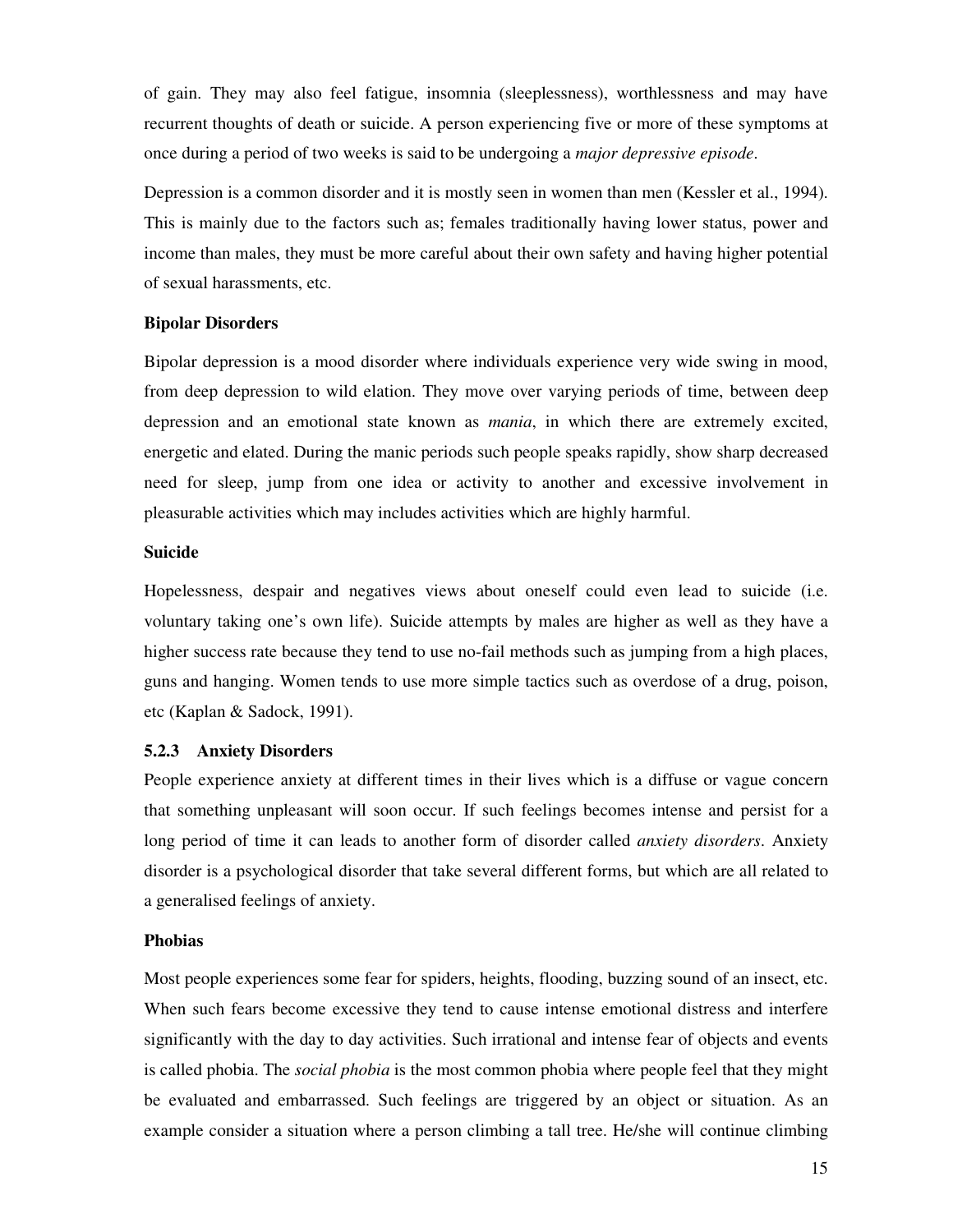until he/she looks at the ground from the top. The moment he/she see the ground from higher position they get panic however if they do not see the ground they would continue climbing. Phobias are mostly learnt through classical conditioning.

# **Panic Disorder**

Panic disorders do not need any triggering object or situation instead they come suddenly, reach peak intensity within few minutes and may last for hours. Sometime the triggering can be periodic as well. During such situations the person may feel that he/she is about to die or going to lose his/her mind. Increased heart beat, sweating, dizziness, nausea, trembling, palpitation, feelings of unreality, fear of loosing control, fear of dying, numbness or tingling sensation and chills or hot flashes are some of the symptoms of panic disorders.

# **Obsessive Compulsive Disorders**

Is an anxiety disorder in which individuals have recurrent disturbing thoughts (obsession) that they cannot prevent unless they engage in specific behaviour (compulsions). Such behaviour includes actions such as washing hands over and over to prevent getting infected by diseases. Washing and keeping hands is a good thing however when it becomes too much it becomes a disorder. Individuals having such problems have disturbing thoughts or images that they cannot get rid of their mind unless they perform some actions that would either reassures them or help to break the cycle.

# **PostTraumatic Stress Disorder (PTSD)**

Experiences which are extraordinary in nature such as the 9/11 attack is said to be traumatic and individual who had such experiences tends to show posttraumatic stress disorders. PTSD is a disorder in which people persistently re-experience a traumatic event in their thoughts or dreams; feel as if they are reliving the same event from time to time, persistently avoid stimuli associated with the traumatic event and may experience several other symptoms. Every one who had experienced a traumatic incident will not develop PTSD and it mainly depends on the amount of social support the victim receives.

# **5.2.4 Dissociative and Somatoform Disorders**

Dissociative disorder involves disruptions in a person's memory, conciseness or identity where as somatoform disorders are caused when an individual experiences physical symptoms for which there is no apparent physical cause. Dissociative disorders take several different forms such as; *dissociative amnesia*, *dissociative fugue* and *dissociative identity disorder*. *Somatization disorder*, *hypochondriasis*, *Munchausen's syndrome* and conversion disorder are forms of somatoform disorders.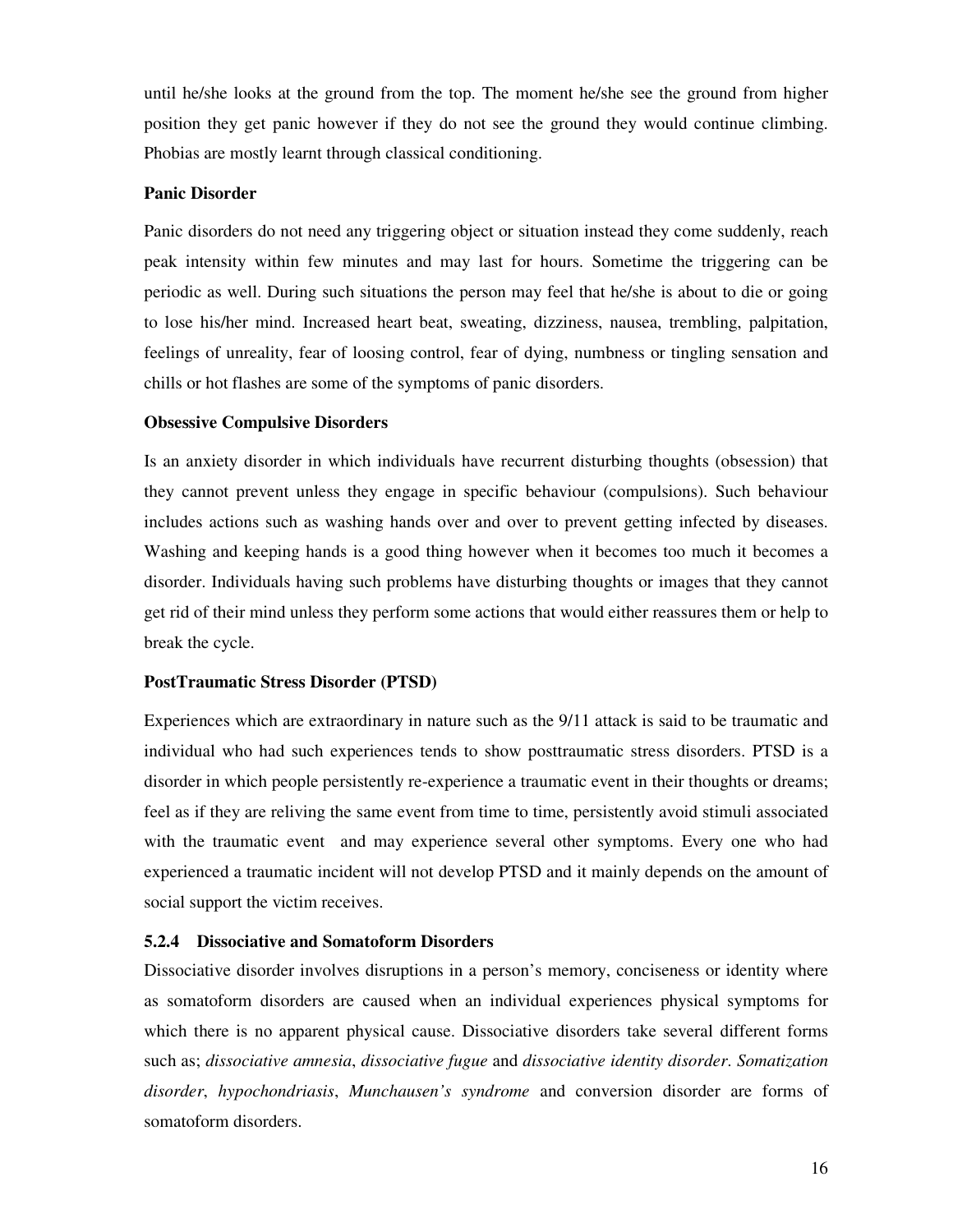# **Dissociate Amnesia**

When an individual suddenly experience loss of memory that does not have a medical condition or other medical disorders it is called dissociate amnesia. Such losses involve specific period of a person's life, specific event or in extreme cases it may even be his/her whole life.

# **Dissociative Fugue**

Is a sudden and extreme disturbance of memory in which individual suddenly leaves home and travels to a new location where he/she has no memory of his/her previous life. *Depersonalization disorder* is another form of dissociate fugue where individual retains memory but feels like an actor in a dream or a movie.

# **Dissociative Identity Disorder**

Dissociative identity disorder also referred as multiple personality disorder in the past, is a abnormal behaviour where an individual seams to possess two or more distinct identities or personality states and these take control of the person's behaviour at different times. Each of these personalities has a different traits, behaviours, memories and emotions. Usually there is a primary personality and alternative ones appear form time to time. Personality switching is mostly seams to occur as a response to anxiety caused by memories of traumatic experiences.

#### **Somatization Disorder**

Somatization Disorder is a form of somatoform disorder is a condition in which an individual has a history of many physical complaints, beginning before the age of thirty, which occur over the period of years and result in treatment being required for significant impairments in social, occupational or other important areas of life (Baron, 2005). The symptoms may include pain in various parts of the body (e.g. head, back), gastrointestinal problems (e.g. nausea, vomiting), sexual symptoms and neurological symptoms (e.g. impaired coordination or balance, blindness) not related to pain.

#### **Hypochondriasis**

Another somatoform disorder is hypochondriasis where an individual all the time having a fear of disease or illness. Such individuals do not have the disease as they fear but the continuously worry about them and even a slight symptom can make them really upset. Such individuals may periodically visit doctors (may be several different doctors) or have medical checkups.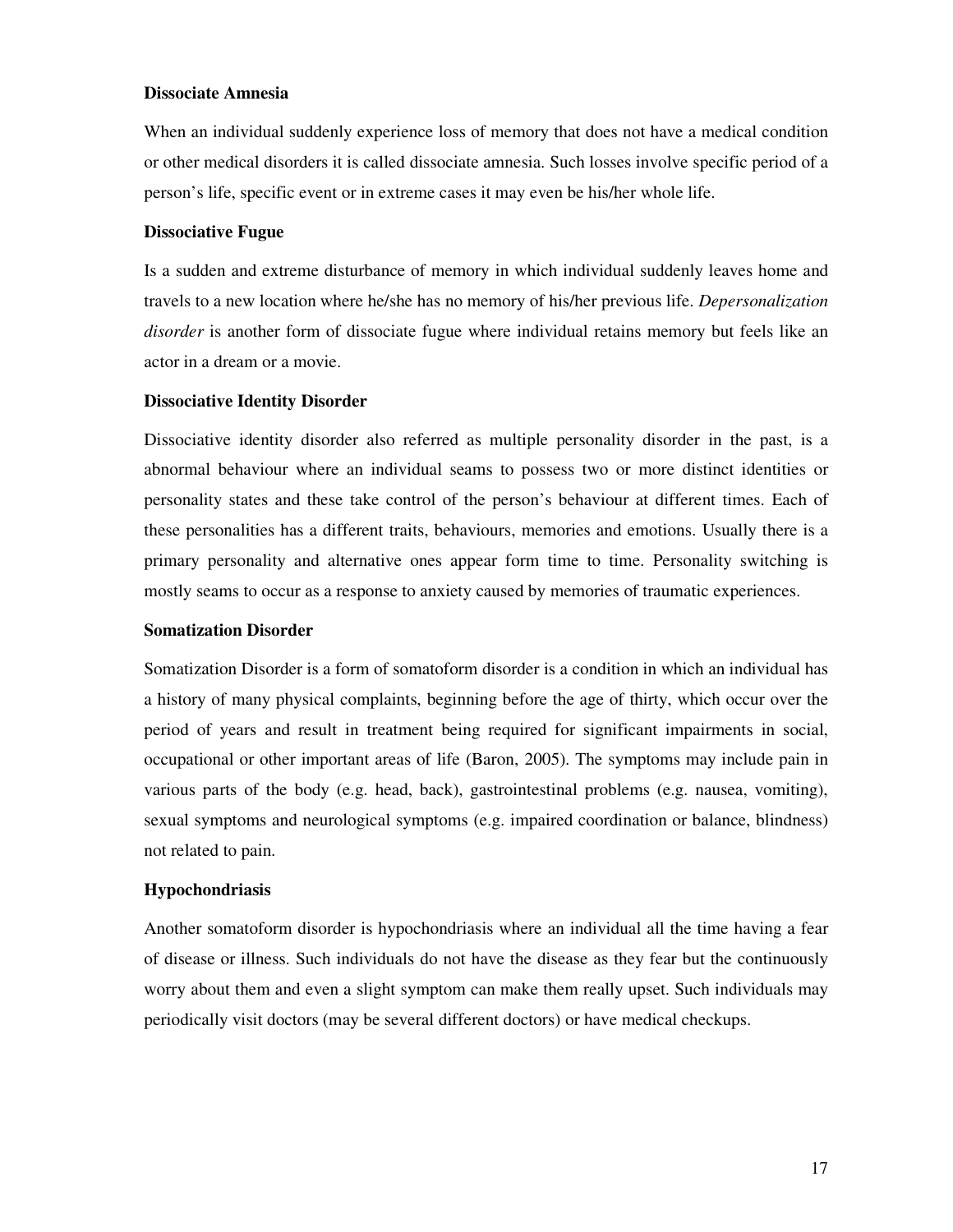# **Munchausen's Syndrome**

Munchausen's syndrome is another form of disorder where individuals always seek for medical assistance; engage in very costly health or medical procedure checks that they really don not need. Their main objective is to gain attention from the health practitioners.

# **Conversion Disorder**

Conservation disorder is another somatoform disorder where an individual experiences physical problems such as motor defects (e.g. poor balance or coordination, paralysis), or sensory defects (e.g. blindness, loss of sensitivity to touch and paint) without any underline medical reason.

# **5.2.5 Sexual and Gender Identity Disorders**

Sexual disorders include disturbances in sexual desire while gender identity disorders include problems related to the identity of gender. *Sexual dysfunctions* and *paraphilias* are two major forms of sexual disorders. Homosexual desire is not considered to be a disorder unless a person is interested only in the opposite sex (i.e. if they have bisexual desire then it is not considered to be a disorder).

# **Sexual Dysfunctions**

Sexual dysfunctions include disturbances in sexual desire and/or sexual arousal, disturbances in the ability to attain orgasms and disturbance related to pain during sexual relations. The *sexual desire disorder* involves a lack of interest in sex or active aversion to sexual activity. Individuals having such problems indicate that they rarely have sexual fantasies, they tends to avoid all sexual activities which cause them lot of distress. In contrast *sexual arousal disorder* involves the inability to attain or maintain an erection (males) or the absence of virginal swelling and lubrication (female). The *orgasm disorder* includes the delay or absence of orgasm in both males and females and *premature ejaculation* (reaching orgasm too early) in males. These problems cause considerable distress to the person who experiences them.

# **Paraphilias**

Certain individuals find it harder or impossible to get arousal without the presence of an object (such as a phonographic image or a sex toy) or an unusual action (such as sadism or masochism). Some of the more common type of paraphilias are; *exhibitionism* (exposing ones genitals to unsuspecting strangers), *voyeurism* (recurrent sexual urges or arousing fantasies involved in seeing others naked or observing others sexual activities), *fetishism* (fantasy or arousal gained by nonliving objects), *sadism* (fantasy or arousal gained by dominating or hurting others), *masochism* (fantasy or arousal gained by getting dominated to hurt by others), *transvestic fetishism* (fantasy or arousal gained by crossdressing).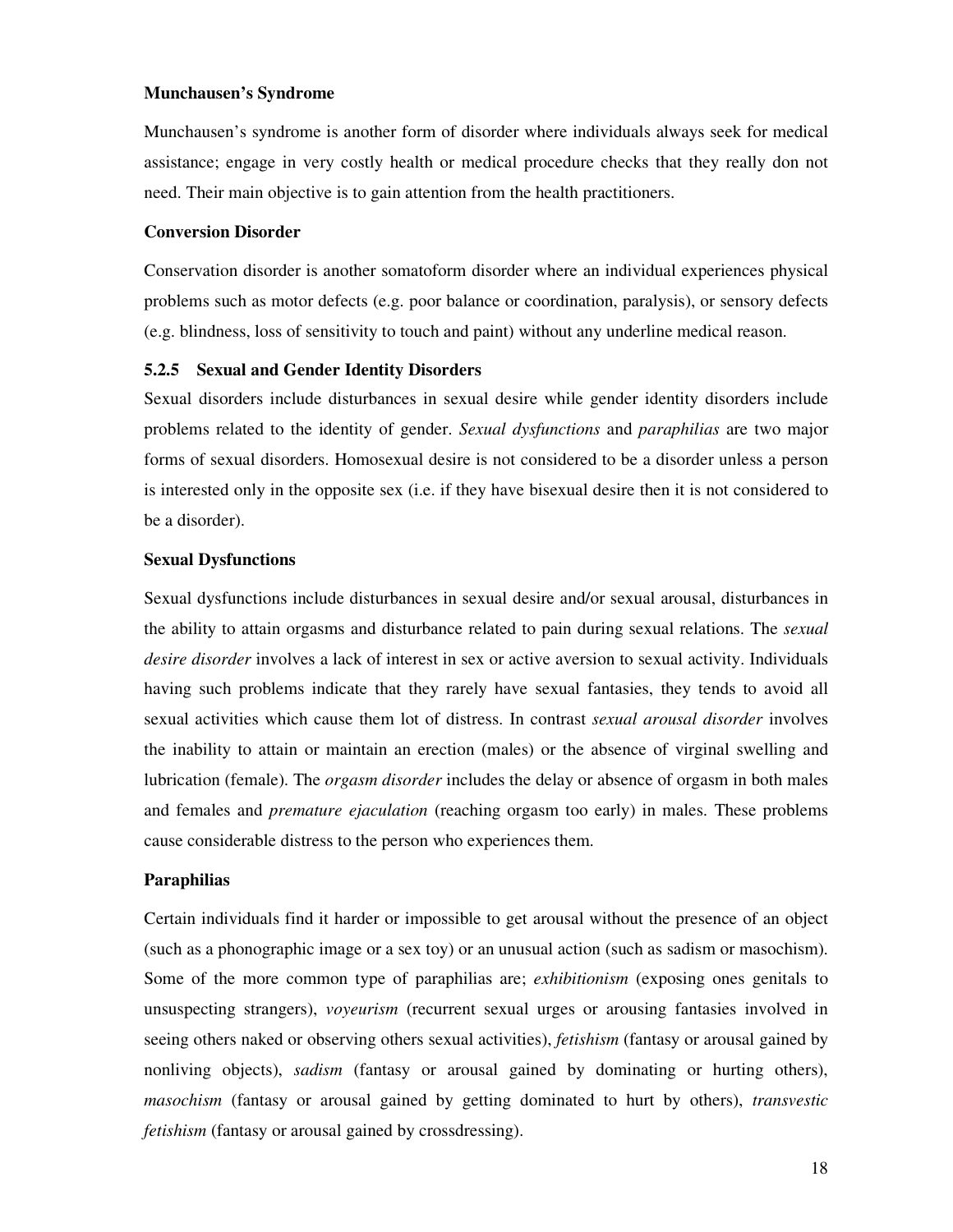## **Gender Identity Disorder**

Most of us wish or think that "I should have been in the other gender" in some point of our lives. For women, this may be due to hard work that she needs to perform, excessive caring required by women for her security and sexual harassments. For a man, it may be the caring and attention that a pretty or even sexy woman gets from the society. This is normal for most of the people and such idea will not last for more than few minutes. However for certain people such feelings may continue for a long time or even during their entire lifetime and this can cause lot of distress.

*Crossdressing* is one such disorder where a person enjoys dressing attire that belongs to the opposite sex. Crossdressing is the starting point for most of the gender identity disorder. Such individuals may crossdress because of the softness or the erotic feeling given by attire of the other gender (mainly male crossdressers). Rarely some of the crossdresser will feel they are much more comfortable in the cloths of other gender and may even live rest of their entire life like that.

Most of the crossdresses who starts crossdressing in their early stages of life will also feel that they are trapped in the wrong body and when they identify their self's more and more they may even change their sex (referred as *transgender*) by having sex readjustment surgery. There are another set of individuals who like to be part of both sex because they are not really sure which gender their mind belongs to. Such individuals may party change their sex by having female or male hormones, an example would be; a male may get female hormones to develop breasts but will discontinue it after sometime to retaining the proper functionality of the pines. These are either called *transitive*, *ladyboys* or *shemales* and this is mostly common with males rather than females.

#### **5.2.6 Personality Disorders**

Personality disorders involve extreme and inflexible personality characteristics that are distressing to the persons who are having them or cause problems in school, at work or in interpersonal relations. Most individuals having such problems want feel that they have a problem but it would be other who are affected by such a personality.

# **Paranoid Personality Disorder**

People who are suffering from paranoid personality disorder believe that everyone is out to get them, deceive them or take advantage of them in someway.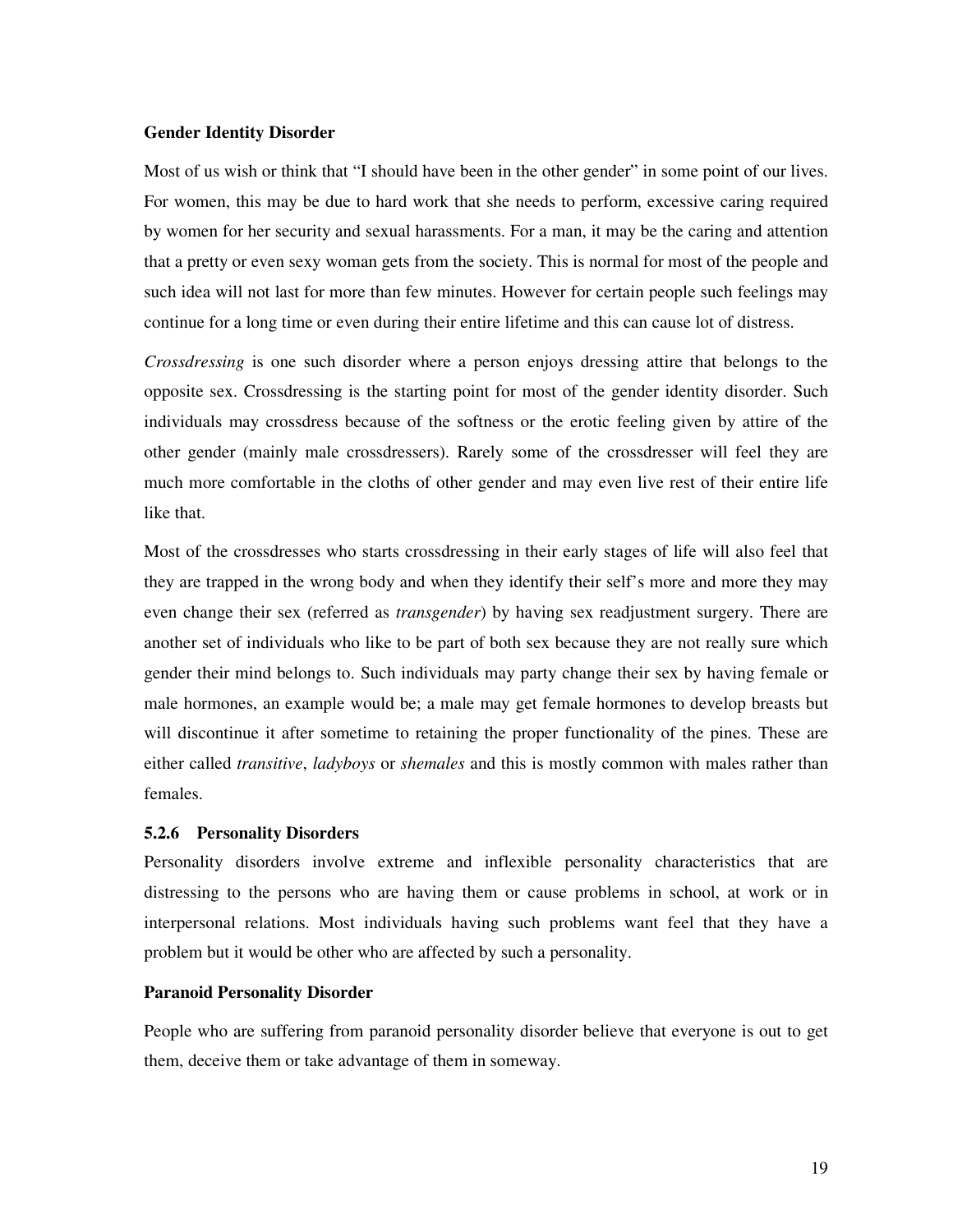# **Schizoid Personality Disorder**

Schizoid personality disorder involves a different pattern where they how little or no sign of emotions and lack of basic social skills. As a result they form very few social relationships and live isolated lives.

# **Schizotypal Personality Disorder**

Schizotypal personality disorder also involves a pattern of social isolation and avoidance of close relationships. These people are highly anxious in social situations and act in strange ways such as inappropriate dressing.

# **Borderline Personality Disorder**

Individuals having borderline personality disorder show tremendous instability in their interpersonal relationships, self image and mood. For such individuals moods swings are high and love can very quickly change to hate.

# **Histrionic Personality Disorder**

People having histrionic personality disorder show tremendous need for attention from others. They always want other attention and could do anything to get it. Such actions may involve unusual dressing or sex appeals. They would appear to be normal and having social skills however inside they are lacking in confidence and have powerful need for acceptance and attention of others.

# **Antisocial Personality Disorder**

Antisocial personality disorder is a personality disorder involving dishonesty, impulsivity, callous disregard for the safety or welfare of others and total lack of regret for the actions that harm others. They do not care about the laws or social norms and fail learn from punishment. Such persons often become criminals or confident artists and some may even become politicians.

# **5.2.7 Schizophrenia**

Schizophrenia is one of the devastating disorders which is complex and may include cluster of disorders. Individuals suffering from schizophrenia have serious problems in adjusting to the demands of reality. They misperceive what is happening around them, often seeing or hearing things which are not there. They have trouble in paying attention to what is going around them and their thinking is often confused and disorganized and finds it really hard to communicate with others. Schizophrenia can be so destructive therefore those people should be kept away from the society at least temporarily for their own protection and to undergo treatment.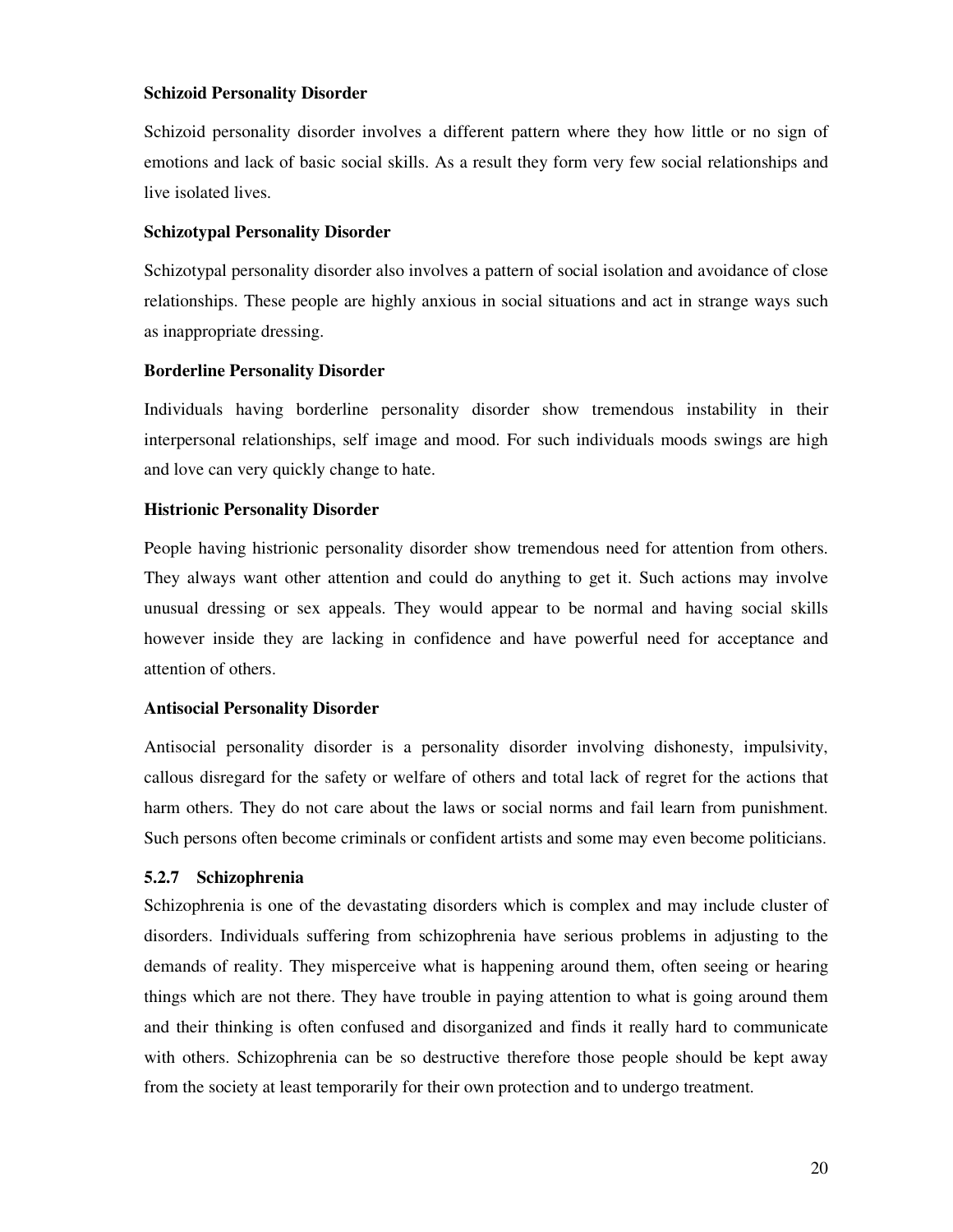Schizophrenia is characterised by positive symptoms such as *hallucination* (hearing of voices or seeing things which are not there), *delusions* (misinterpretations of normal events and experiences), *disturbances in speech*, and *disordered behaviour*. *Flat affect* (not showing any form of emotions) *avolition* (total lack of motivation or will) and *alogia* (lack of speech) are some of the negative symptoms.

Schizophrenia can be caused due to genetic factors (may come through the parents), brain dysfunction, biochemical factors (disturbances of certain neurotransmitters) and psychological factors (environment).

# **5.2.8 Substances Related Disorders**

Substance related disorders are extremely common and related to the use of psychoactive drugs. Such disorders occur in individuals who are too attracted to alcohol or drugs and how find it really hard or impossible to get rid of it. *Substance induced disorder* or impaired functioning occur as a direct result of physiological effect of the substance. *Substance use disorders* are caused due to the repeated use of substance resulting in harmful behaviours or impairments in personal, society and occupational functionality. *Substance abuse* is a maladaptive pattern of substance use that results in repeated, significant adverse effects and maladaptive behaviours: failure to meet obligations at work, in school or at home; repeated use of a psychoactive substance in hazardous ways; recurrent legal problems related to the substance; and continued use of the substance despite negative effects on social relationships (Baron, 2005).